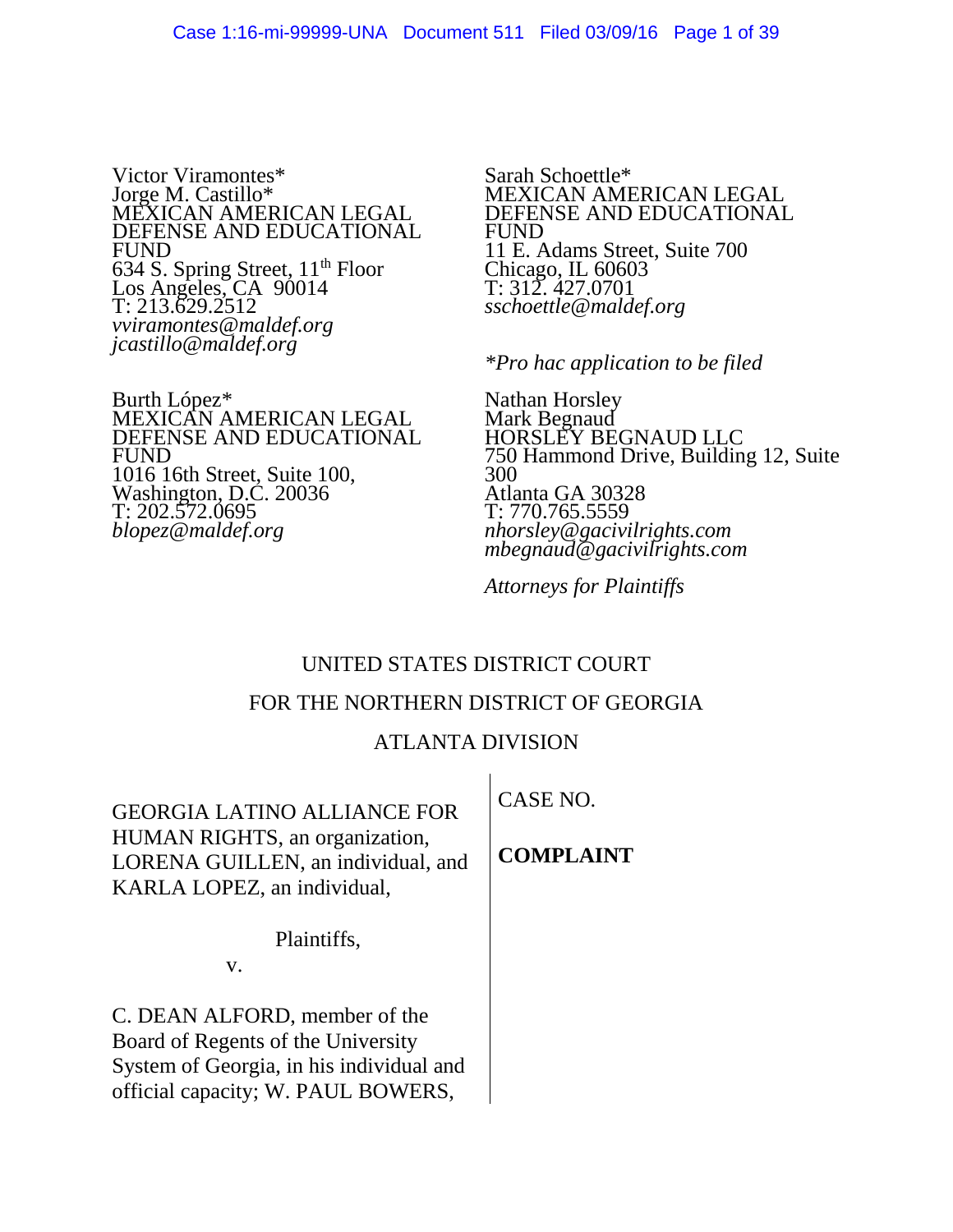member of the Board of Regents of the University System of Georgia, in his individual and official capacity; LORI DURDEN, member of the Board of Regents of the University System of Georgia, in her individual and official capacity; LARRY R. ELLIS, member of the Board of Regents of the University System of Georgia, in his individual and official capacity; RUTLEDGE A. GRIFFIN, JR., member of the Board of Regents of the University System of Georgia, in his individual and official capacity; C. THOMAS HOPKINS, Jr., member of the Board of Regents of the University System of Georgia, in his individual and official capacity; JAMES M. HULL, member of the Board of Regents of the University System of Georgia, in his individual and official capacity; DONALD M. LEEBERN, JR., member of the Board of Regents of the University System of Georgia, in his individual and official capacity; DOREEN STILES POITEVINT, member of the Board of Regents of the University System of Georgia, in her individual and official capacity; NEIL L. PRUITT, JR, member of the Board of Regents of the University System of Georgia, in his individual and official capacity; SACHIN SHAILENDRA, member of the Board of Regents of the University System of Georgia, in his individual and official capacity; E. SCOTT SMITH, member of the Board of Regents of the University System of Georgia, in his individual and official capacity; KESSEL D.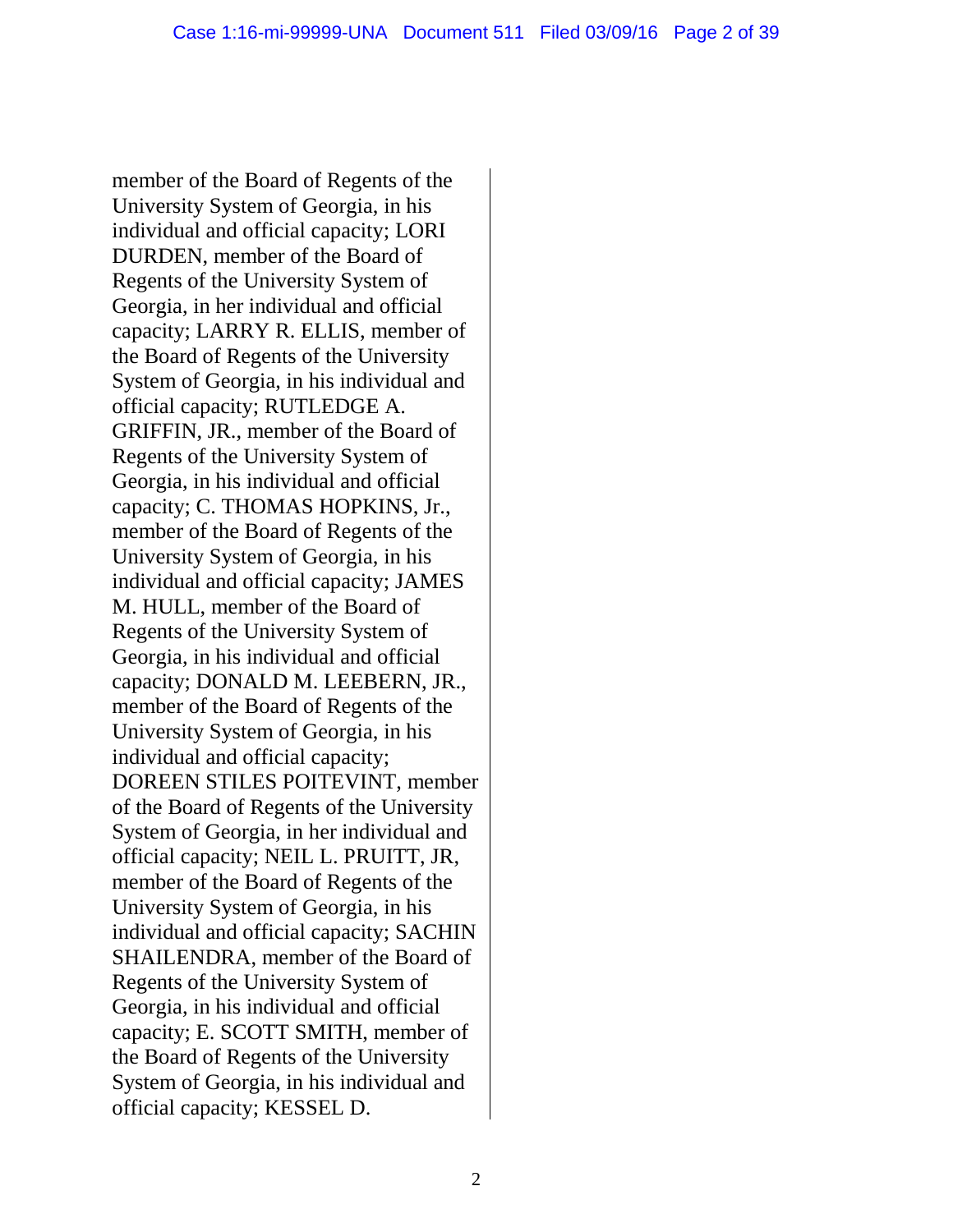STELLING, JR., member of the Board of Regents of the University System of Georgia, in his individual and official capacity; BENJAMIN J. TARBUTTON, III, member of the Board of Regents of the University System of Georgia, in his individual and official capacity; RICHARD L. TUCKER, member of the Board of Regents of the University System of Georgia, in his individual and official capacity; THOMAS ROGERS WADE, member of the Board of Regents of the University System of Georgia, in his individual and official capacity; LARRY WALKER, member of the Board of Regents of the University System of Georgia, in his individual and official capacity; DON L. WATERS, member of the Board of Regents of the University System of Georgia, in his individual and official capacity; PHILIP A. WILHEIT, SR., member of the Board of Regents of the University System of Georgia, in his individual and official capacity; DR. DAVID C. BRIDGES, President of Abraham Baldwin Agricultural College, in his individual and official capacity; DR. ARTHUR N. DUNNING, President of Albany State University, in his individual and official capacity; DR. LINDA BLEICKEN, President of Armstrong State University, in her individual and official capacity; DR. GARY A. MCGAHA, President of Atlanta Metropolitan State College, in his individual and official capacity; SHAWN MCGEE, President of Bainbridge State College, in his individual and official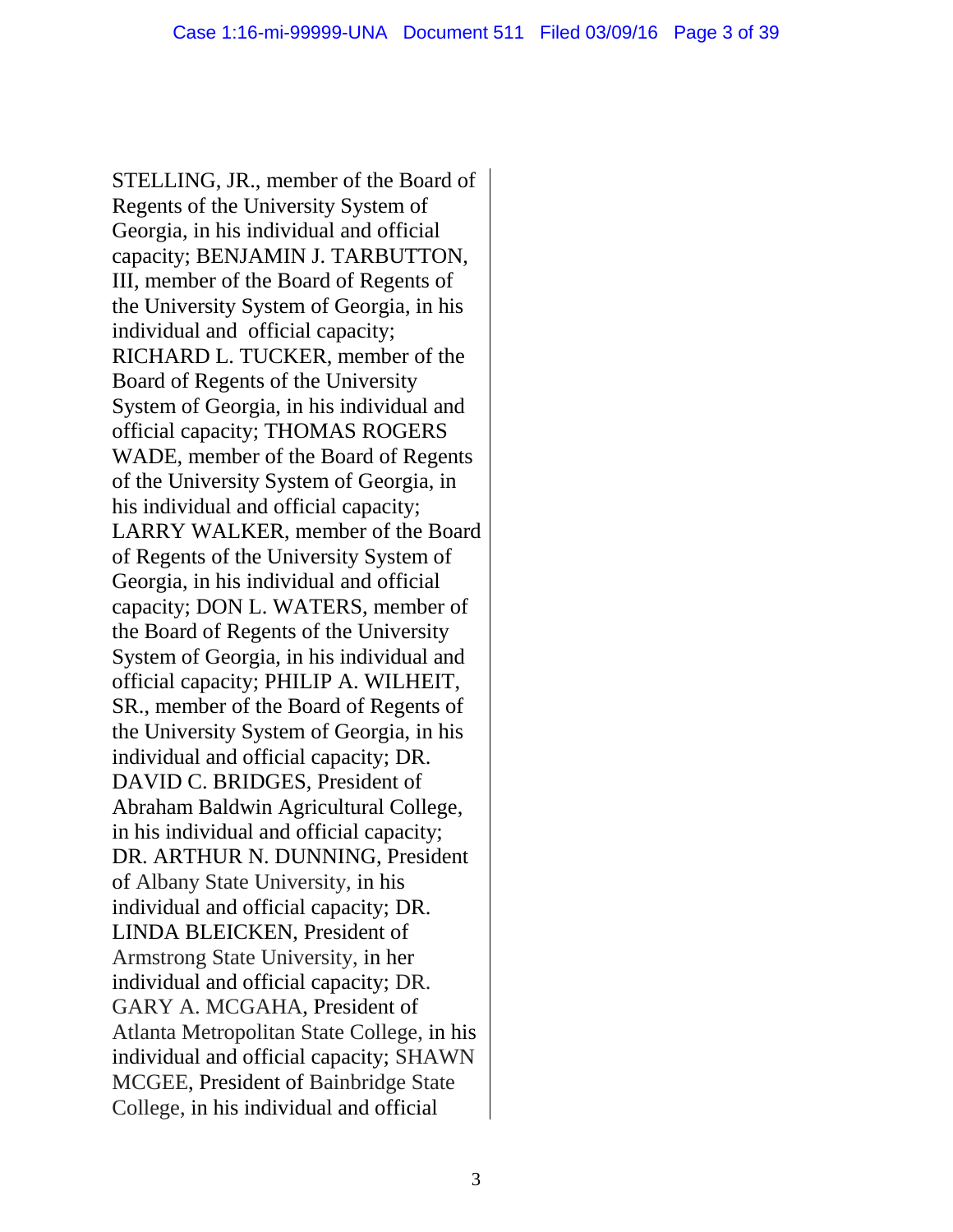capacity; DR. THOMAS J. "TIM" HYNES, President of Clayton State University, in his individual and official capacity; DR. GREGORY F. ALOIA, President of College of Coastal Georgia, in his individual and official capacity; DR. CHRIS MARKWOOD, President of Columbus State University, in his individual and official capacity; DR. MARGARET VENABLE, President of Dalton State College, in her individual and official capacity; DR. RICHARD CARVAJAL, President of Darton State College, in his individual and official capacity; DR. ROBERT G. BOEHMER, President of East Georgia State College, in his individual and official capacity, DR. PAUL JONES, President of Fort Valley State University, in his individual and official capacity; DR. STAS PRECZEWSKI, President of Georgia Gwinnett College, in his individual and official capacity; DR. DONALD GREEN, President of Georgia Highlands College, in his individual and official capacity; DR. JEAN BARTELS, President of Georgia Southern University, in her individual and official capacity; DR. CHARLES PATTERSON, President of Georgia Southwestern State University, in his individual and official capacity; DR. MARK P. BECKER, President of Georgia State University, in his individual and official capacity; DR. MAX BURNS, President of Gordon State College, in his individual and official capacity; DR. DANIEL S. PAPP, President of Kennesaw State University, in his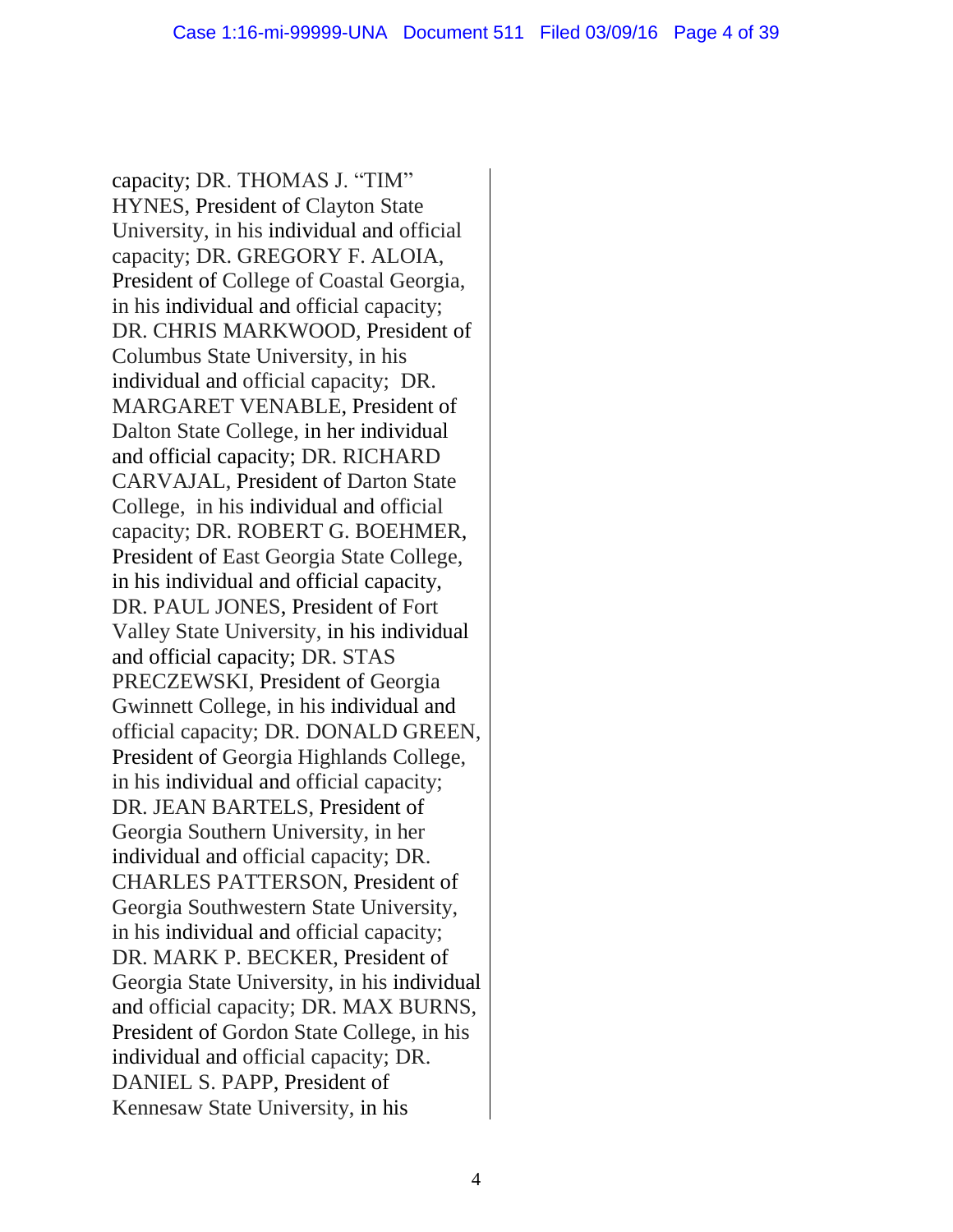individual and official capacity; DR. CHRISTOPHER BLAKE, President of Middle Georgia State University, in his individual and official capacity; DR. CHERYL DAVENPORT DOZIER, President of Savannah State University, in her individual and official capacity; DR. VIRGINIA CARSON, President of South Georgia State College, in her individual and official capacity; DR. BONITA JACOBS, President of University of North Georgia, in her individual and official capacity; DR. KYLE MARRERO, President of University of West Georgia, in his individual and official capacity; and DR. CECIL STATON, President of Valdosta State University, in his individual and official capacity

Defendants.

# **INTRODUCTION**

1. This action challenges Defendants' policy of denying in-state tuition to certain non U.S. citizens who are legally present in the United States. Specifically, Defendants deny in-state tuition to individuals who have been granted immigration relief in the form of deferred action.

2. Deferred action recipients are permitted to stay in the United States for a period of time designated by the federal government, are shielded from removal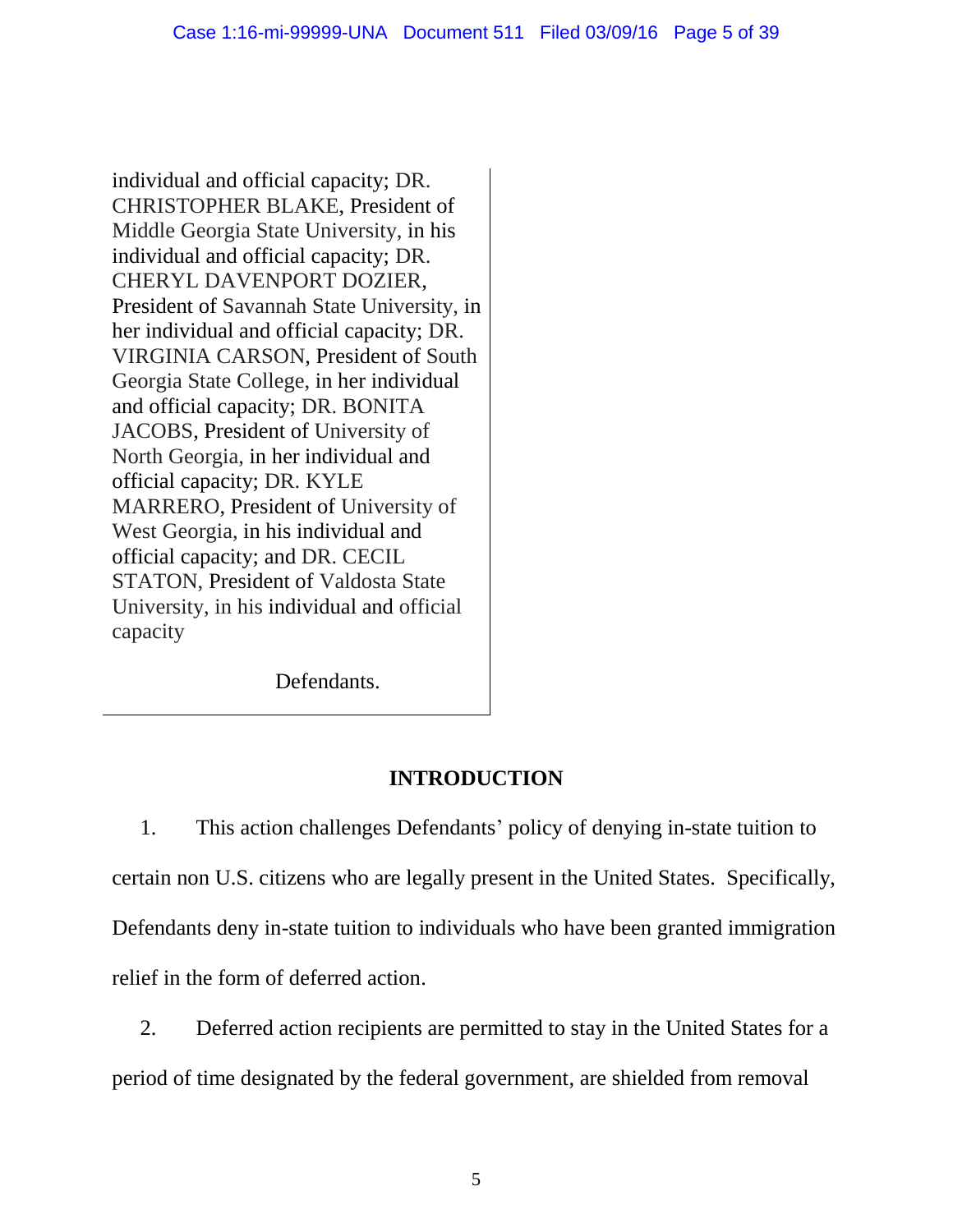proceedings during that time, and may be granted work authorization and a Social Security Number.

3. Defendants' acts, which deny in-state tuition to deferred action grantees, violate the Supremacy Clause of the United States Constitution because they are preempted by federal immigration law and the federal government's exclusive authority to regulate immigration.

4. Defendants' acts also violate the Fourteenth Amendment Equal Protection Clause because they deny in-state tuition to DACA recipients without any valid justification.

5. Plaintiff Georgia Latino Alliance for Human Rights (GLAHR) has redirected resources to address Defendants' illegal acts, which deny in-state tuition to eligible individuals. GLAHR's mission has further been compromised because Defendant's illegal acts negatively affect the constituency it serves, and undermines GLAHR's educational mission, among other reasons.

6. Plaintiff Lorena Guillen is a deferred action recipient, attending a University System of Georgia institution. She is paying an out-of- state tuition rate, yet, she resides in Georgia.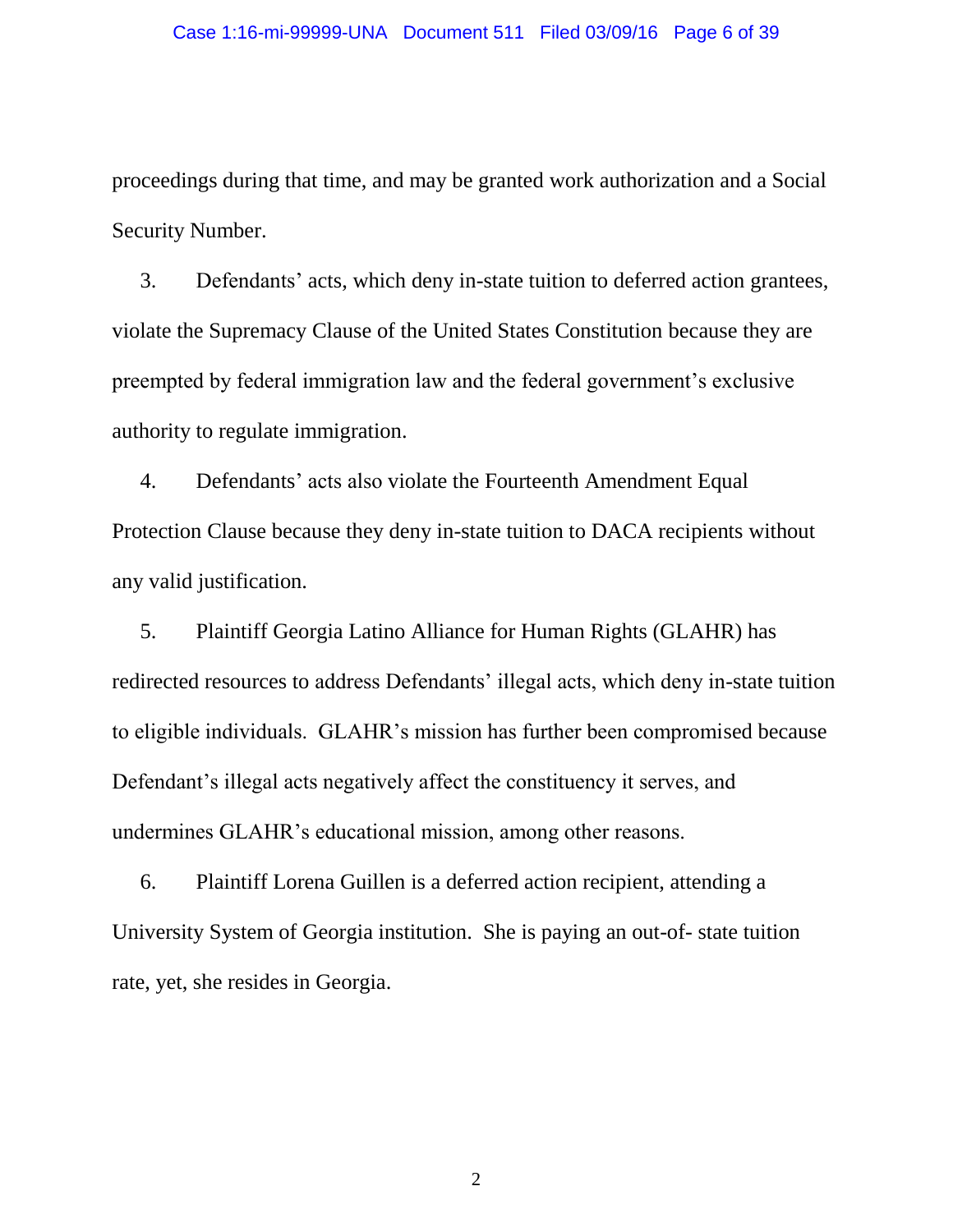7. Plaintiff Karla Lopez is a deferred action recipient, attending a University System of Georgia institution. She is paying an out-of-state tuition rate, yet, she resides in Georgia.

## **JURISDICTION AND VENUE**

8. This Court has subject matter jurisdiction under 28 U.S.C. §§ 1331 and 1343 over Plaintiffs' claims under the U.S. Constitution. The Court has authority to grant declaratory relief under 28 U.S.C. §§ 2201 and 2202.

9. Venue is proper in this district under 28 U.S.C. § 1391(b). All Defendants are sued in their individual and official capacity and most have official places of business located within this District. Events giving rise to this Complaint also occurred within this District.

#### **PARTIES**

#### **Plaintiffs**

10. Plaintiff **GLAHR** is a non-profit organization in Georgia. GLAHR educates, organizes, and empowers Latinos in Georgia to defend and advance their civil and human rights. GLAHR's mission includes making education, including higher education, a human right available to all in Georgia. GLAHR's employees and volunteers work to further GLAHR's mission. GLAHR has developed a program to assist eligible individuals with deferred action applications. In that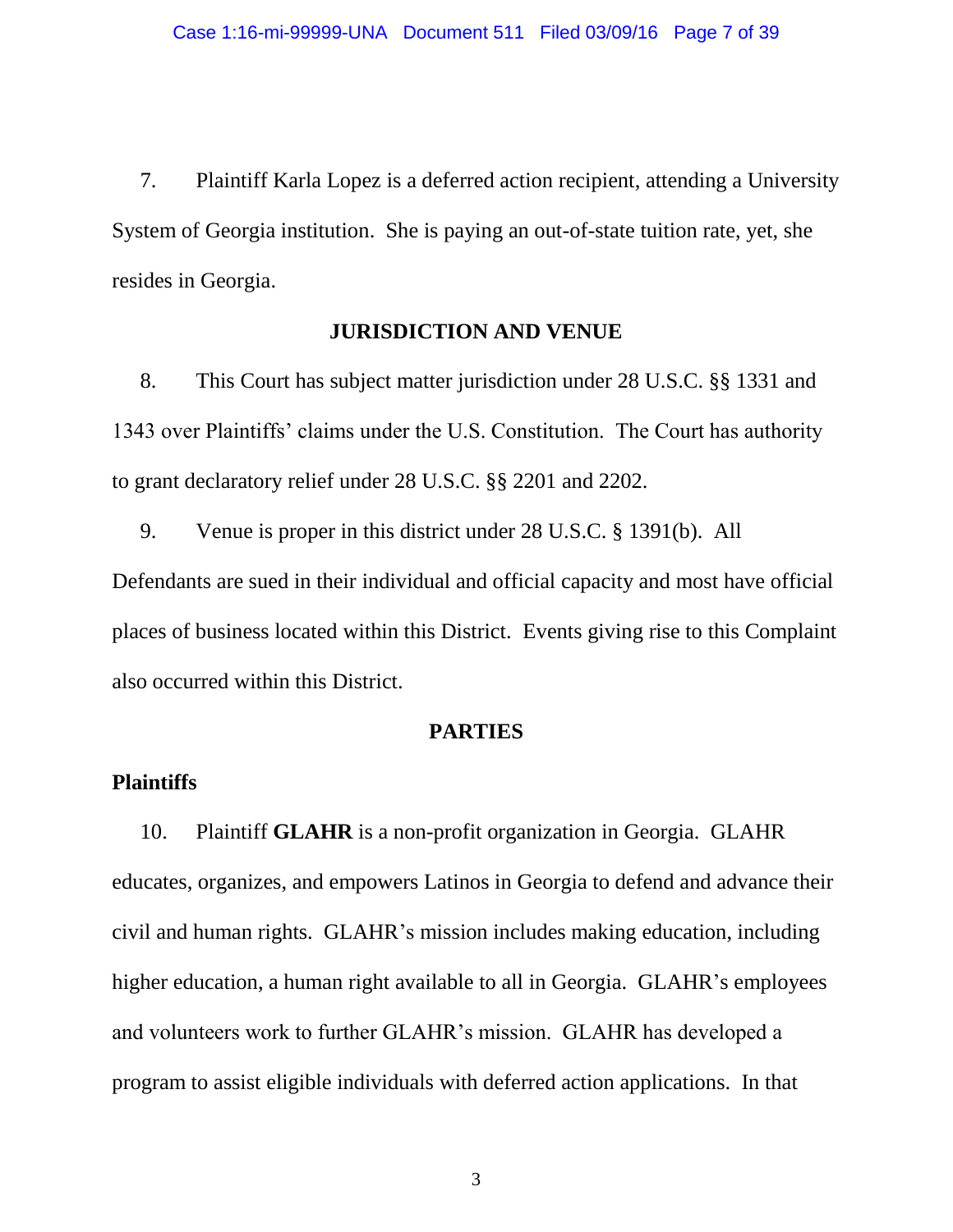capacity, GLAHR informs prospective and current students attending or considering attending the University System of Georgia about paying for schooling. Because of Defendants' illegal acts, which bar deferred action recipients from receiving in-state tuition, GLAHR must redirect time and resources towards informing students about alternative options for paying for college. Rather than assisting in the processing of additional deferred action applications, GLAHR is forced to redirect resources toward addressing Defendant's illegal instate tuition actions.

11. Plaintiff **Lorena Guillen** is a resident of Georgia and graduated from a Georgia high school. She is a deferred action recipient; as such she is lawfully present in the U.S. and has federal work authorization. She attends Perimeter College, a University System of Georgia institution. Defendants deny her in-state tuition because they classify her as not lawfully present, and, except for Defendants' improper classification, she is eligible for in-state tuition. Plaintiff Guillen pays out-of-state tuition rates. She has restricted her major because she has to pay elevated out-of-state tuition rates. She is contemplating discontinuing her studies because of her inability to pay out-of-state rates.

12. Plaintiff **Karla Lopez** is a resident of Georgia and graduated from a Georgia high school. She is a deferred action recipient; as such she is lawfully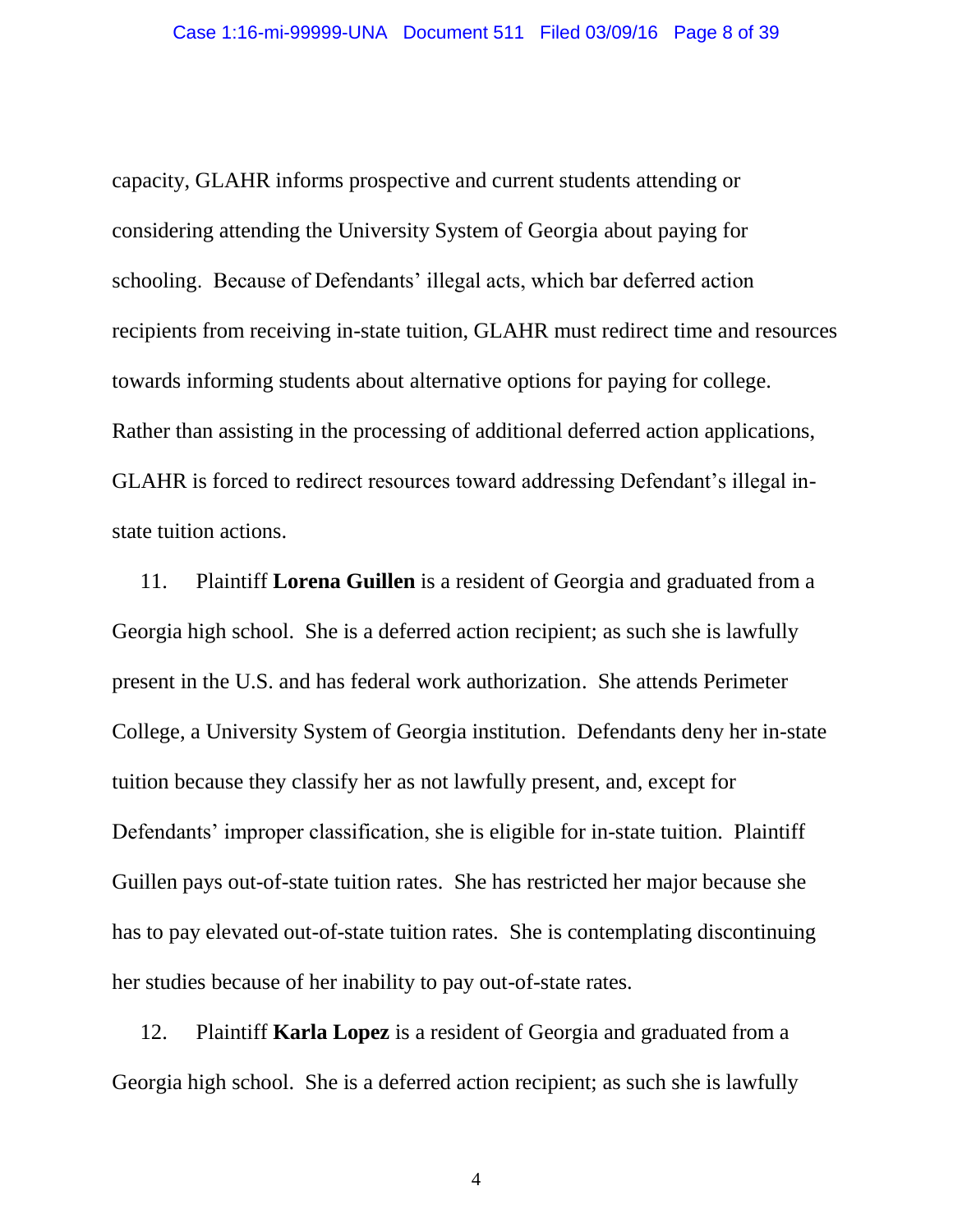present in the U.S. and has federal work authorization. She attends Perimeter College, a University System of Georgia institution. Ms. Lopez is currently majoring in pre-medical studies and hopes to become a medical doctor. Defendants deny her in-state tuition because they classify her as not lawfully present, and, except for Defendants' improper classification, she is eligible for instate tuition. Plaintiff Lopez pays out-of-state tuition rates. She has restricted the number of credit hours she takes each year because of the cost of the elevated tuition rates. As a result, it will take her longer than four years to graduate with a bachelor's degree.

#### **Defendant Members of the Board of Regents**

13. Defendant C. Dean Alford is a member of the Board of Regents of the University System of Georgia ("Board of Regents"). As a member of the Board of Regents, Defendant Alford governs, controls, and manages the public colleges and universities that comprise the University System of Georgia, and is responsible for implementing and enforcing the practice of assessing a higher tuition rate for students classified as out-of-state students under Official Code of Georgia Annotated (O.C.G.A.) §§ 20-3-66 and 50-36-1, and Board of Regents Policies 4.3.2.3., 4.3.4., and 7.3.4.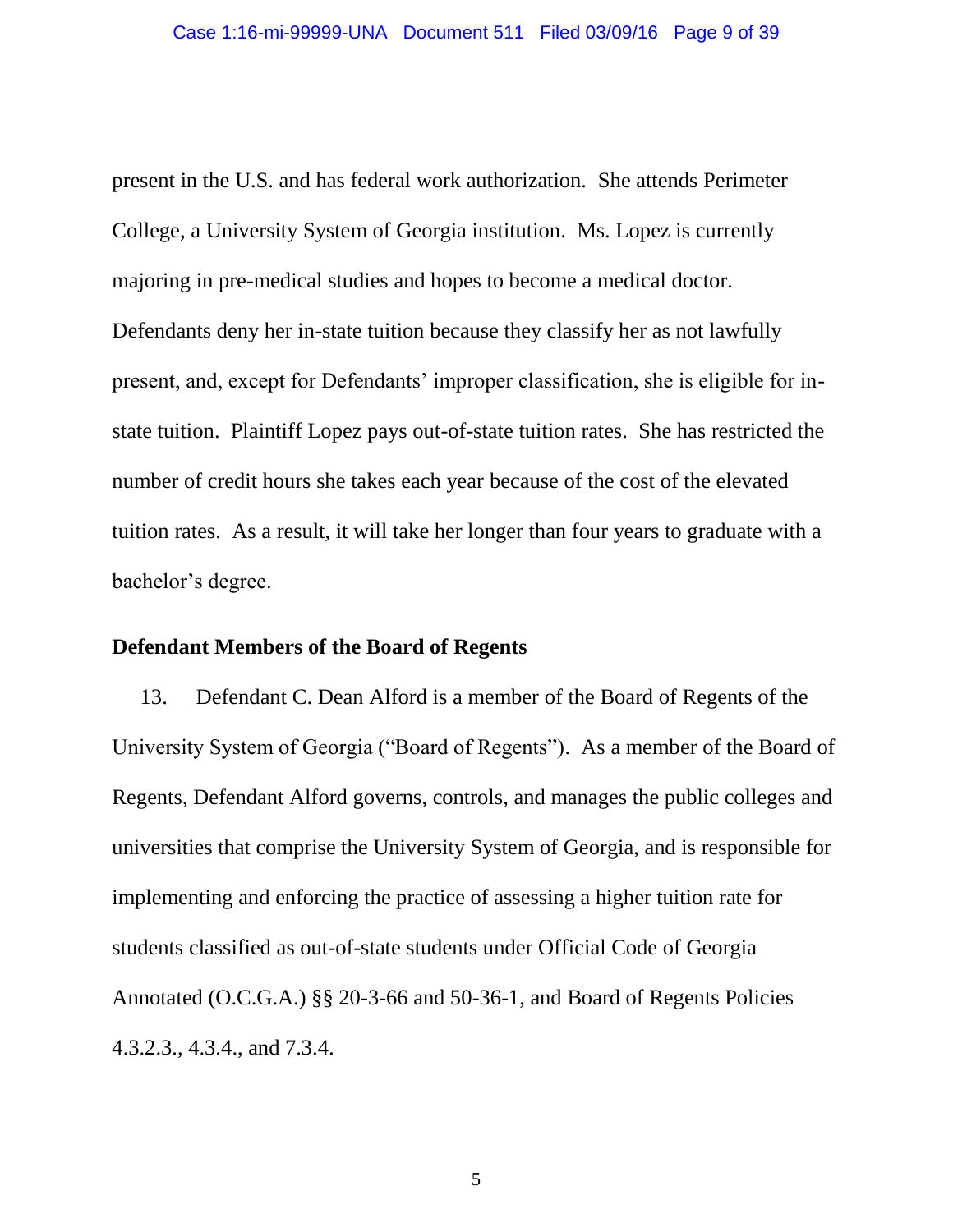14. Defendant W. Paul Bowers is a member of the Board of Regents. As a member of the Board of Regents, Defendant Bowers governs, controls, and manages the public colleges and universities that comprise the University System of Georgia, and is responsible for implementing and enforcing the practice of assessing a higher tuition rate for students classified as out-of-state students under O.C.G.A. §§ 20-3-66 and 50-36-1, and Board of Regents Policies 4.3.2.3., 4.3.4., and 7.3.4.

15. Defendant Lori Durden is a member of the Board of Regents. As a member of the Board of Regents, Defendant Durden governs, controls, and manages the public colleges and universities that comprise the University System of Georgia, and is responsible for implementing and enforcing the practice of assessing a higher tuition rate for students classified as out-of-state students under O.C.G.A. §§ 20-3-66 and 50-36-1, and Board of Regents Policies 4.3.2.3., 4.3.4., and 7.3.4.

16. Defendant Larry R. Ellis is a member of the Board of Regents. As a member of the Board of Regents, Defendant Ellis governs, controls, and manages the public colleges and universities that comprise the University System of Georgia, and is responsible for implementing and enforcing the practice of assessing a higher tuition rate for students classified as out-of-state students under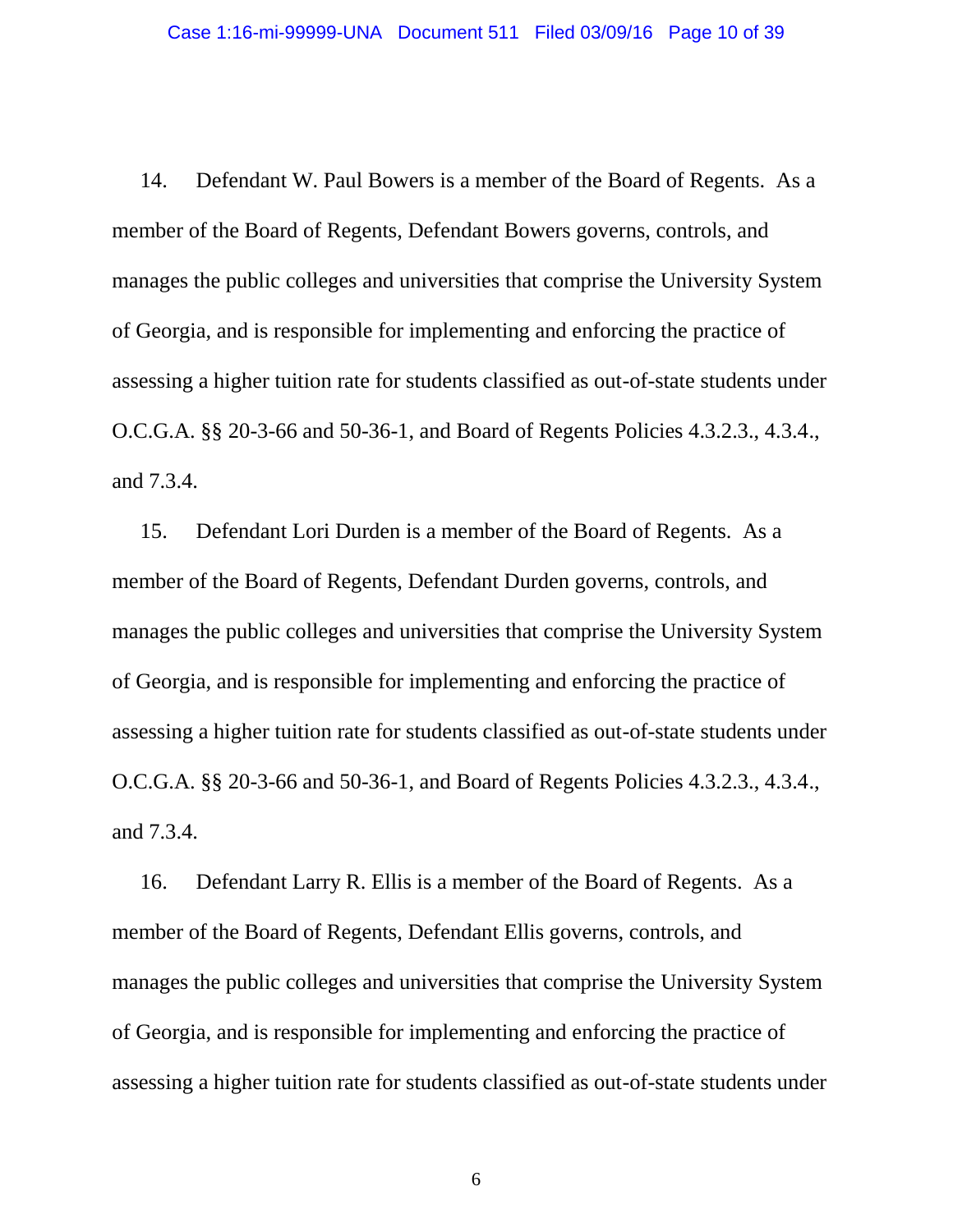O.C.G.A. §§ 20-3-66 and 50-36-1, and Board of Regents Policies 4.3.2.3., 4.3.4., and 7.3.4.

17. Defendant Rutledge A. Griffin, Jr. is a member of the Board of Regents. As a member of the Board of Regents, Defendant Griffin governs, controls, and manages the public colleges and universities that comprise the University System of Georgia, and is responsible for implementing and enforcing the practice of assessing a higher tuition rate for students classified as out-of-state students under O.C.G.A. §§ 20-3-66 and 50-36-1, and Board of Regents Policies 4.3.2.3., 4.3.4., and 7.3.4.

18. Defendant C. Thomas Hopkins, Jr. is a member of the Board of Regents. As a member of the Board of Regents, Defendant Hopkins governs, controls, and manages the public colleges and universities that comprise the University System of Georgia, and is responsible for implementing and enforcing the practice of assessing a higher tuition rate for students classified as out-of-state students under O.C.G.A. §§ 20-3-66 and 50-36-1, and Board of Regents Policies 4.3.2.3., 4.3.4., and 7.3.4.

19. Defendant James M. Hull is a member of the Board of Regents. As a member of the Board of Regents, Defendant Hull governs, controls, and manages the public colleges and universities that comprise the University System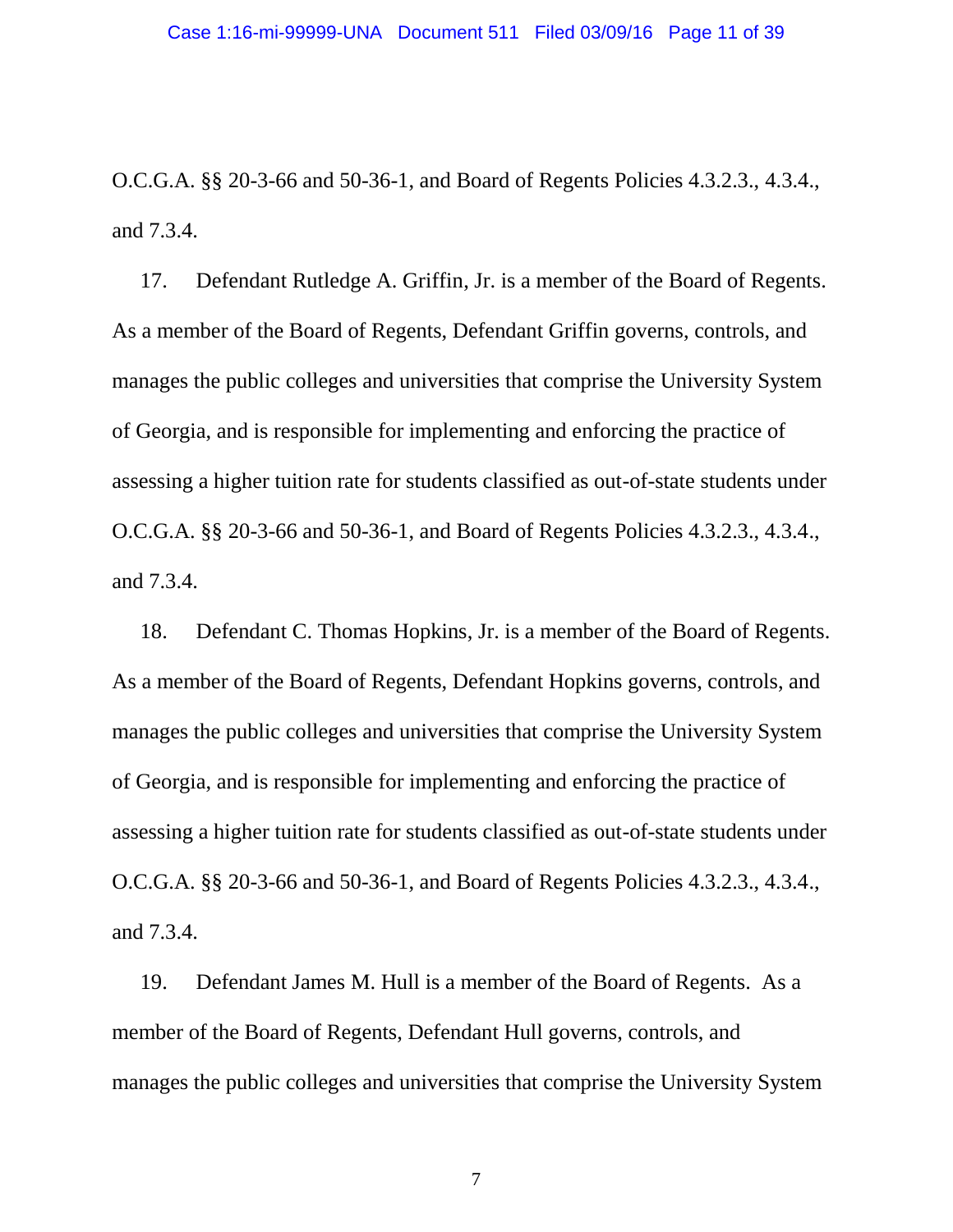of Georgia, and is responsible for implementing and enforcing the practice of assessing a higher tuition rate for students classified as out-of-state students under O.C.G.A. §§ 20-3-66 and 50-36-1, and Board of Regents Policies 4.3.2.3., 4.3.4., and 7.3.4.

20. Defendant Donald M. Leebern, Jr., is a member of the Board of Regents. As a member of the Board of Regents, Defendant Leebern governs, controls, and manages the public colleges and universities that comprise the University System of Georgia, and is responsible for implementing and enforcing the practice of assessing a higher tuition rate for students classified as out-of-state students under O.C.G.A. §§ 20-3-66 and 50-36-1, and Board of Regents Policies 4.3.2.3., 4.3.4., and 7.3.4.

21. Defendant Doreen Stiles Poitevint is a member of the Board of Regents. As a member of the Board of Regents, Defendant Poitevint governs, controls, and manages the public colleges and universities that comprise the University System of Georgia, and is responsible for implementing and enforcing the practice of assessing a higher tuition rate for students classified as out-of-state students under O.C.G.A. §§ 20-3-66 and 50-36-1, and Board of Regents Policies 4.3.2.3., 4.3.4., and 7.3.4.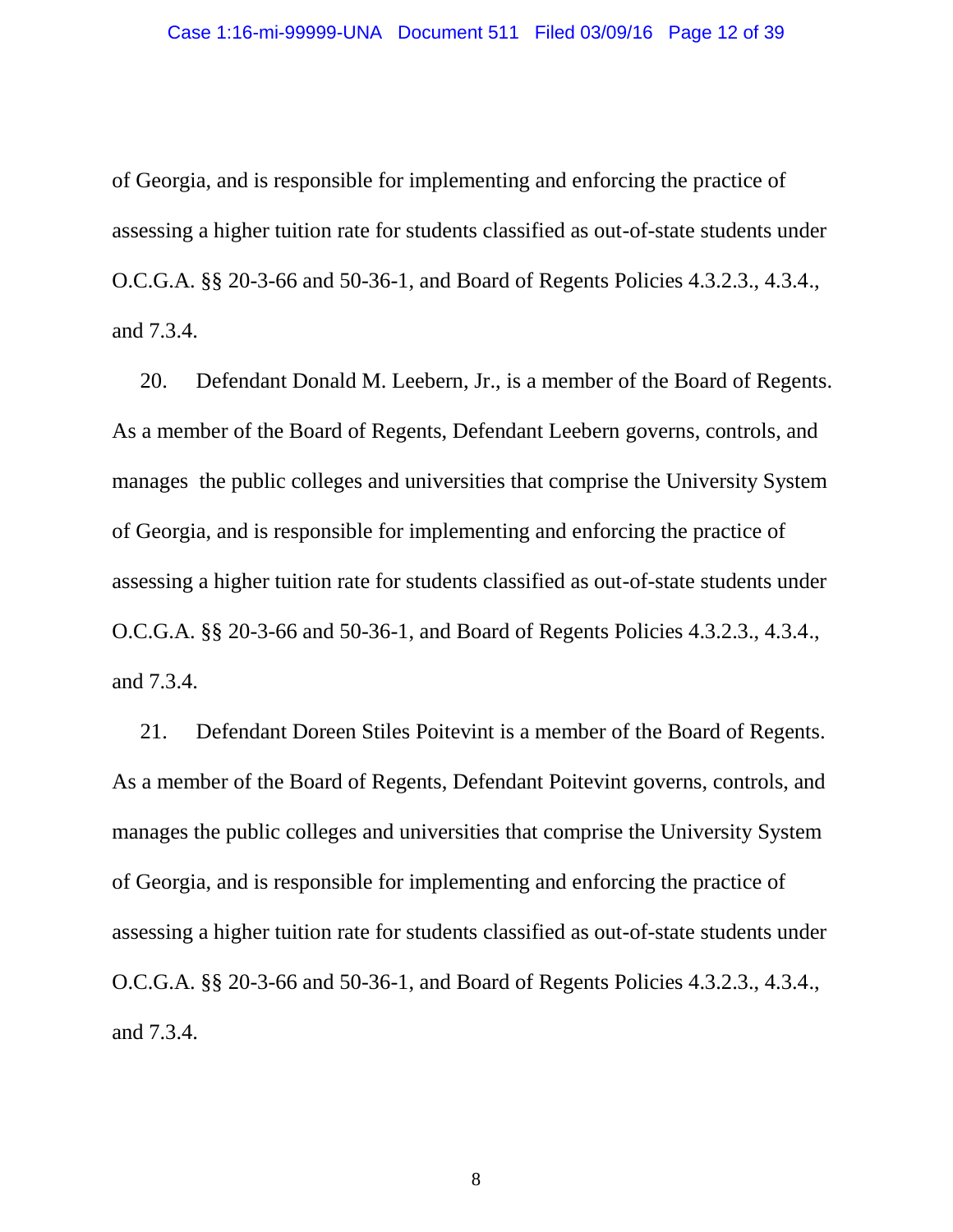22. Defendant Neil L. Pruitt, Jr., is a member of the Board of Regents. As a member of the Board of Regents, Defendant Pruitt governs, controls, and manages the public colleges and universities that comprise the University System of Georgia, and is responsible for implementing and enforcing the practice of assessing a higher tuition rate for students classified as out-of-state students under O.C.G.A. §§ 20-3-66 and 50-36-1, and Board of Regents Policies 4.3.2.3., 4.3.4., and 7.3.4.

23. Defendant Sachin Shailendra is a member of the Board of Regents. As a member of the Board of Regents, Defendant Shailendra governs, controls, and manages the public colleges and universities that comprise the University System of Georgia, and is responsible for implementing and enforcing the practice of assessing a higher tuition rate for students classified as out-of-state students under O.C.G.A. §§ 20-3-66 and 50-36-1, and Board of Regents Policies 4.3.2.3., 4.3.4., and 7.3.4.

24. Defendant E. Scott Smith is a member of the Board of Regents. As a member of the Board of Regents, Defendant Smith governs, controls, and manages the public colleges and universities that comprise the University System of Georgia, and is responsible for implementing and enforcing the practice of assessing a higher tuition rate for students classified as out-of-state students under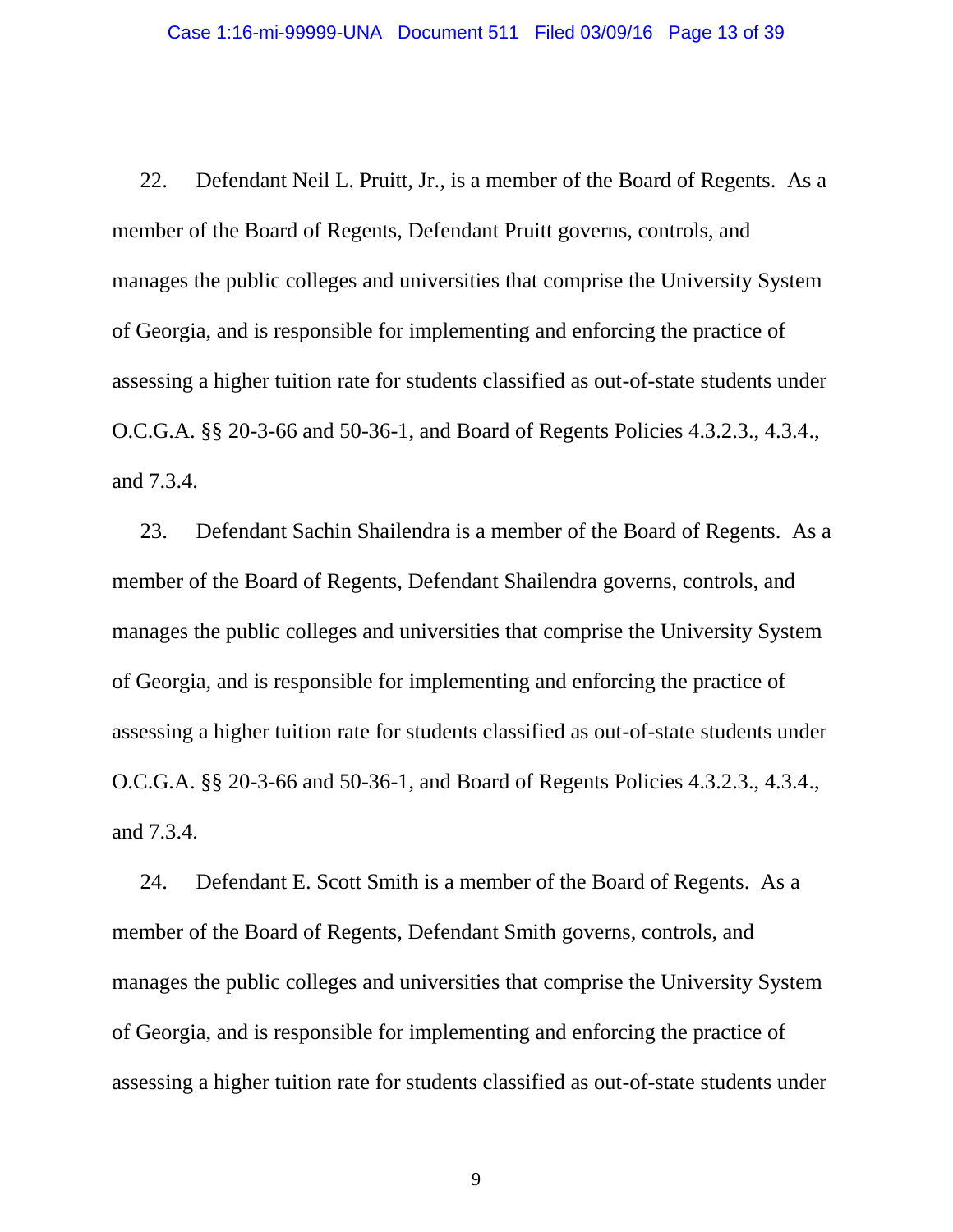O.C.G.A. §§ 20-3-66 and 50-36-1, and Board of Regents Policies 4.3.2.3., 4.3.4., and 7.3.4.

25. Defendant Kessel D. Stelling, Jr. is a member of the Board of Regents. As a member of the Board of Regents, Defendant Stelling governs, controls, and manages the public colleges and universities that comprise the University System of Georgia, and is responsible for implementing and enforcing the practice of assessing a higher tuition rate for students classified as out-of-state students under O.C.G.A. §§ 20-3-66 and 50-36-1, and Board of Regents Policies 4.3.2.3., 4.3.4., and 7.3.4.

26. Defendant Benjamin J. Tarbutton, III is a member of the Board of Regents. As a member of the Board of Regents, Defendant Tarbutton governs, controls, and manages the public colleges and universities that comprise the University System of Georgia, and is responsible for implementing and enforcing the practice of assessing a higher tuition rate for students classified as out-of-state students under O.C.G.A. §§ 20-3-66 and 50-36-1, and Board of Regents Policies 4.3.2.3., 4.3.4., and 7.3.4.

27. Defendant Richard L. Tucker is a member of the Board of Regents. As a member of the Board of Regents, Defendant Tucker governs, controls, and manages the public colleges and universities that comprise the University System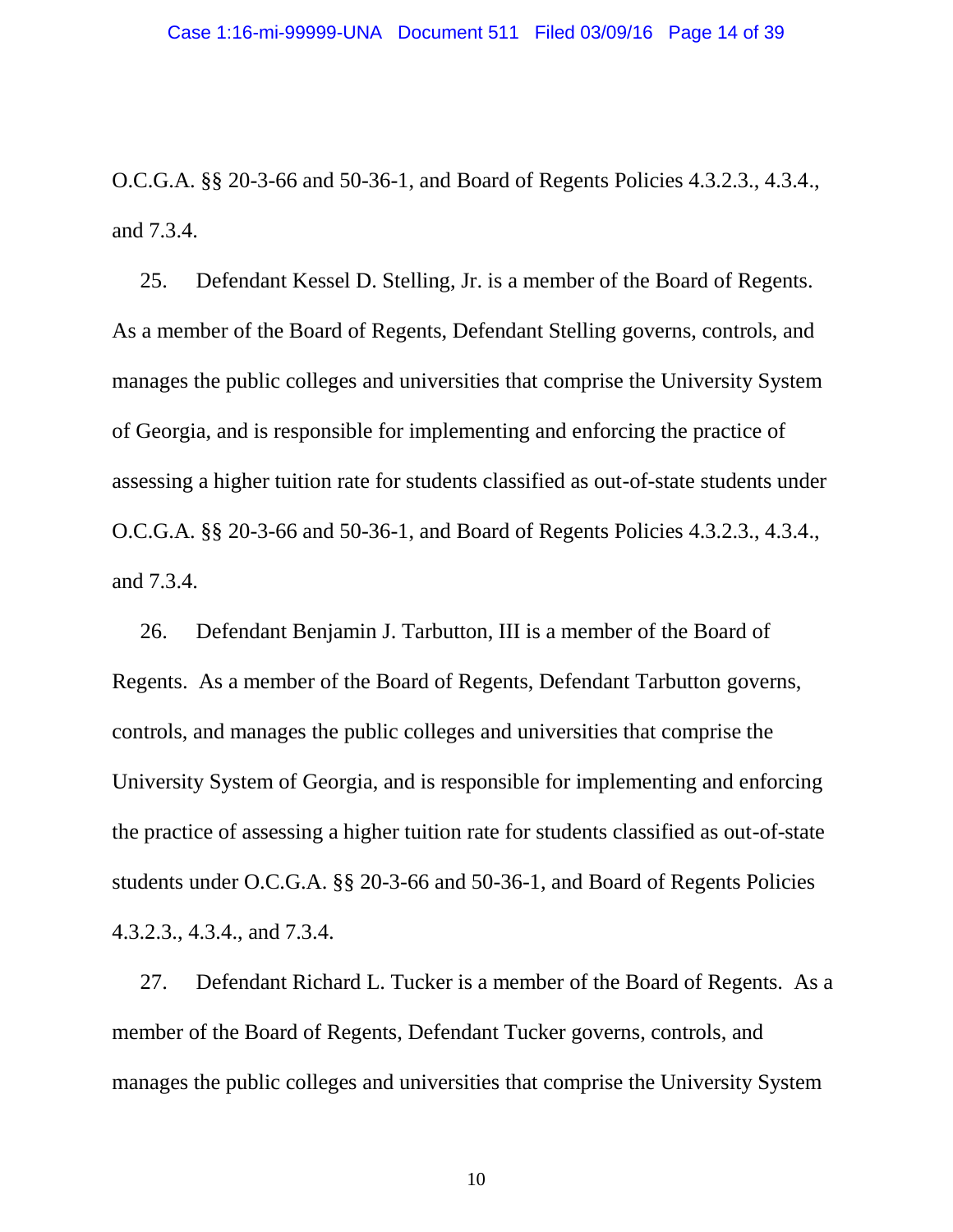of Georgia, and is responsible for implementing and enforcing the practice of assessing a higher tuition rate for students classified as out-of-state students under O.C.G.A. §§ 20-3-66 and 50-36-1, and Board of Regents Policies 4.3.2.3., 4.3.4., and 7.3.4.

28. Defendant Thomas Rogers Wade is a member of the Board of Regents. As a member of the Board of Regents, Defendant Wade governs, controls, and manages the public colleges and universities that comprise the University System of Georgia, and is responsible for implementing and enforcing the practice of assessing a higher tuition rate for students classified as out-of-state students under O.C.G.A. §§ 20-3-66 and 50-36-1, and Board of Regents Policies 4.3.2.3., 4.3.4., and 7.3.4.

29. Defendant Larry Walker is a member of the Board of Regents. As a member of the Board of Regents, Defendant Walker governs, controls, and manages the public colleges and universities that comprise the University System of Georgia, and is responsible for implementing and enforcing the practice of assessing a higher tuition rate for students classified as out-of-state students under O.C.G.A. §§ 20-3-66 and 50-36-1, and Board of Regents Policies 4.3.2.3., 4.3.4., and 7.3.4.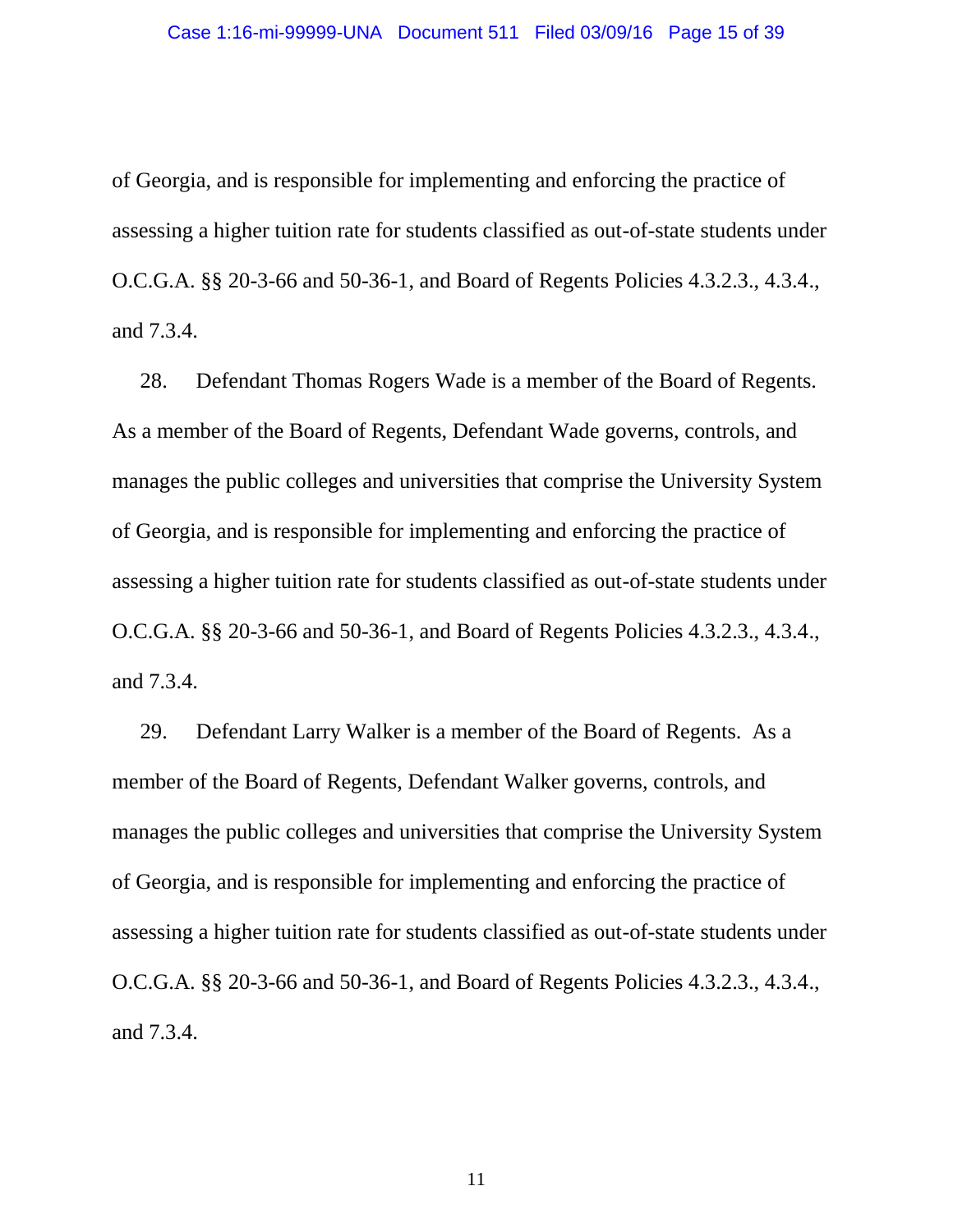30. Defendant Don L. Waters is a member of the Board of Regents. As a member of the Board of Regents, Defendant Waters governs, controls, and manages the public colleges and universities that comprise the University System of Georgia, and is responsible for implementing and enforcing the practice of assessing a higher tuition rate for students classified as out-of-state students under O.C.G.A. §§ 20-3-66 and 50-36-1, and Board of Regents Policies 4.3.2.3., 4.3.4., and 7.3.4.

31. Defendant Philip A. Wilheit, Sr. is a member of the Board of Regents. As a member of the Board of Regents, Defendant Wilheit governs, controls, and manages the public colleges and universities that comprise the University System of Georgia, and is responsible for implementing and enforcing the practice of assessing a higher tuition rate for students classified as out-of-state students under O.C.G.A. §§ 20-3-66 and 50-36-1, and Board of Regents Policies 4.3.2.3., 4.3.4., and 7.3.4.

#### **Defendant Presidents**

32. Defendant Dr. David C. Bridges is the president of Abraham Baldwin Agricultural College. Defendant Bridges is the executive head of Abraham Baldwin Agricultural College and of all its departments, and directs, supervises, and otherwise affects the operation of Abraham Baldwin Agricultural College.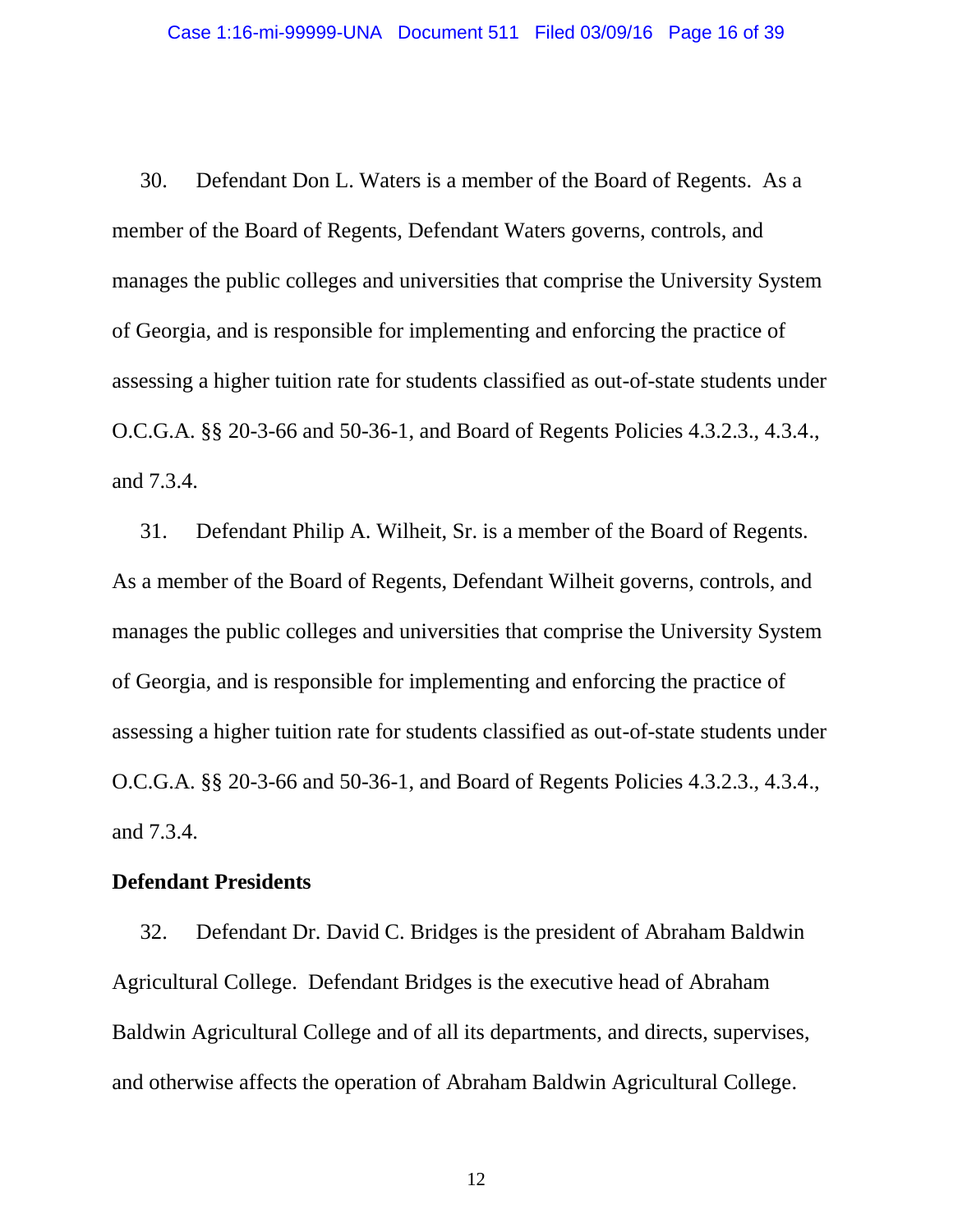Defendant Bridges is responsible to the Board of Regents for the operation and management of Abraham Baldwin Agricultural College and for the execution of all directives of the Board and the Chancellor, including implementing Defendants' policies to grant or deny requests for in-state tuition. Defendant Bridges is responsible for implementing and enforcing the practice of assessing a higher tuition rate for students classified as out-of-state students under O.C.G.A. §§ 20-3- 66 and 50-36-1, and Board of Regents Policies 4.3.2.3., 4.3.4., and 7.3.4.

33. Defendant Dr. Arthur N. Dunning is the president of Albany State University. Defendant Dunning is the executive head of Albany State University and of all its departments, and directs, supervises, and otherwise affects the operation of Albany State University. Defendant Dunning is responsible to the Board of Regents for the operation and management of Albany State University and for the execution of all directives of the Board and the Chancellor, including implementing Defendants' policies to grant or deny requests for in-state tuition. Defendant Dunning is responsible for implementing and enforcing the practice of assessing a higher tuition rate for students classified as out-of-state students under O.C.G.A. §§ 20-3-66 and 50-36-1, and Board of Regents Policies 4.3.2.3., 4.3.4., and 7.3.4.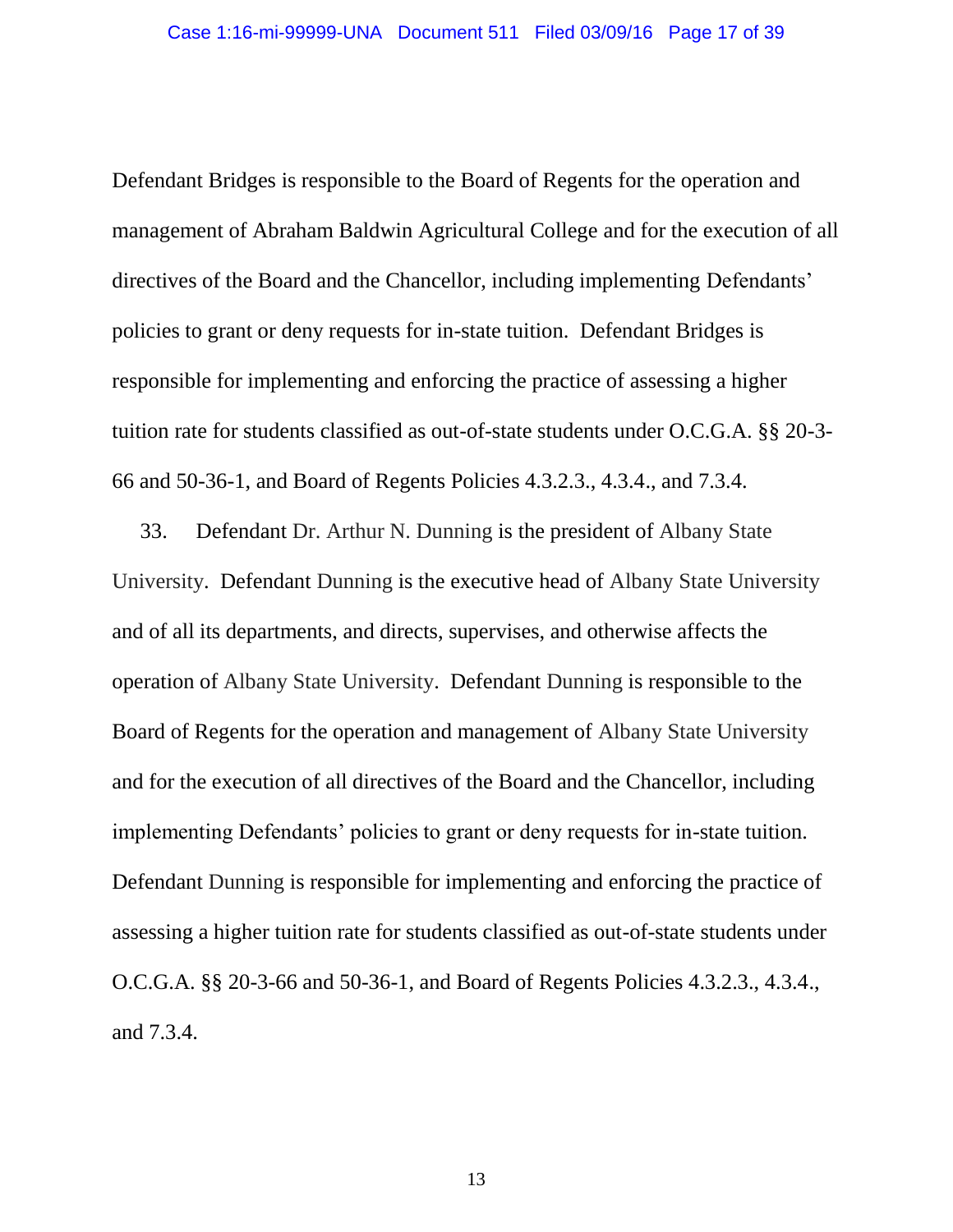34. Defendant Dr. Linda Bleicken is the president of Armstrong State University. Defendant Bleicken is the executive head of Armstrong State University and of all its departments, and directs, supervises, and otherwise affects the operation of Armstrong State University. Defendant Bleicken is responsible to the Board of Regents for the operation and management of Armstrong State University and for the execution of all directives of the Board and the Chancellor, including implementing Defendants' policies to grant or deny requests for in-state tuition. Defendant Bleicken is responsible for implementing and enforcing the practice of assessing a higher tuition rate for students classified as out-of-state students under O.C.G.A. §§ 20-3-66 and 50-36-1, and Board of Regents Policies 4.3.2.3., 4.3.4., and 7.3.4.

35. Defendant Dr. Gary A. McGaha is the president of Atlanta Metropolitan State College. Defendant McGaha is the executive head of Atlanta Metropolitan State College and of all its departments, and directs, supervises, and otherwise affects the operation of Atlanta Metropolitan State College. Defendant McGaha is responsible to the Board of Regents for the operation and management of Atlanta Metropolitan State College and for the execution of all directives of the Board and the Chancellor, including implementing Defendants' policies to grant or deny requests for in-state tuition. Defendant McGaha is responsible for implementing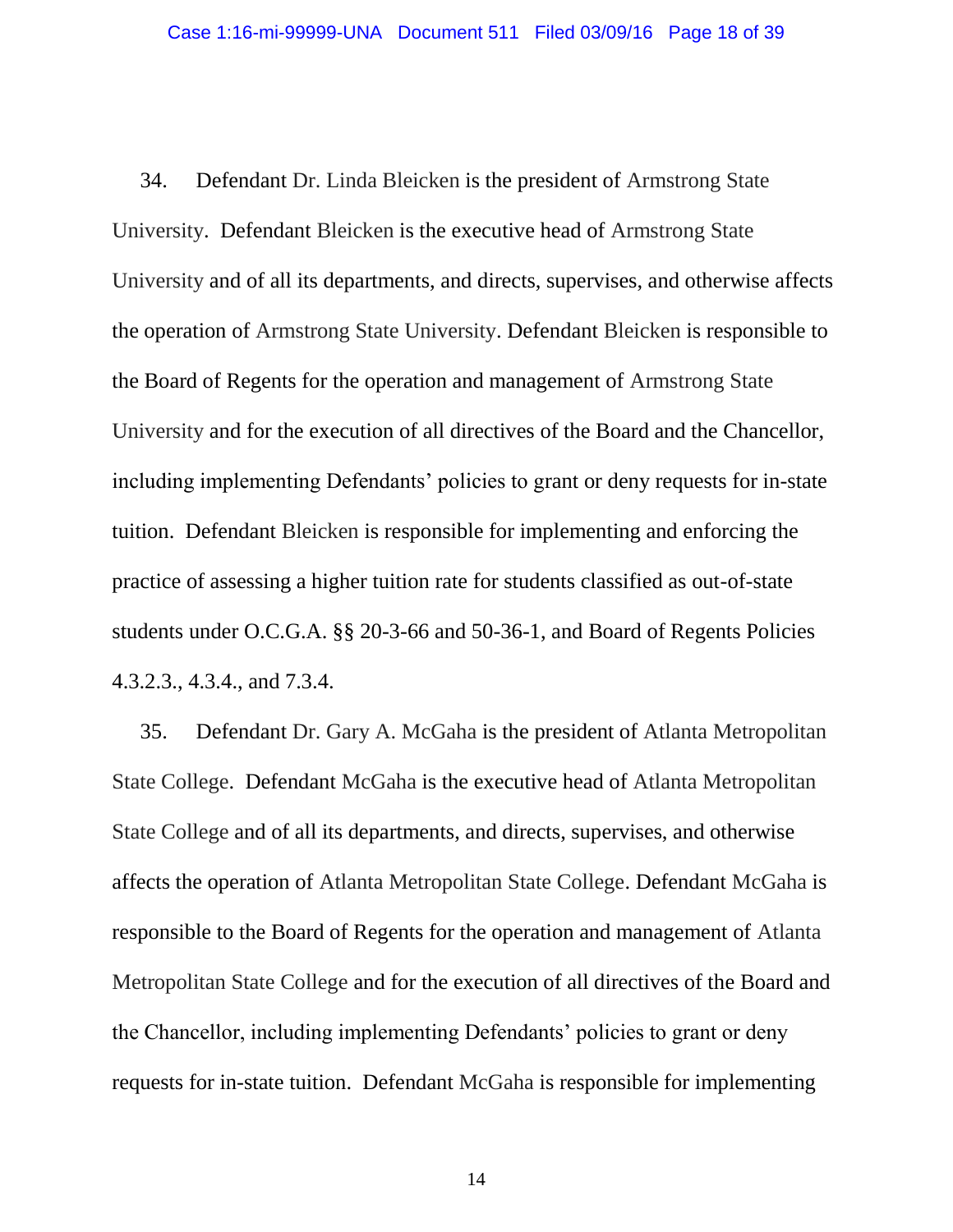and enforcing the practice of assessing a higher tuition rate for students classified as out-of-state students under O.C.G.A. §§ 20-3-66 and 50-36-1, and Board of Regents Policies 4.3.2.3., 4.3.4., and 7.3.4.

36. Defendant Shawn McGee is the president of Bainbridge State College. Defendant McGee is the executive head of Bainbridge State College and of all its departments, and directs, supervises, and otherwise affects the operation of Bainbridge State College. Defendant McGee is responsible to the Board of Regents for the operation and management of Bainbridge State College and for the execution of all directives of the Board and the Chancellor, including implementing Defendants' policies to grant or deny requests for in-state tuition. Defendant McGee is responsible for implementing and enforcing the practice of assessing a higher tuition rate for students classified as out-of-state students under O.C.G.A. §§ 20-3-66 and 50-36-1, and Board of Regents Policies 4.3.2.3., 4.3.4., and 7.3.4.

37. Defendant Dr. Thomas J. "Tim" Hynes is the president of Clayton State University. Defendant Hynes is the executive head of Clayton State University and of all its departments, and directs, supervises, and otherwise affects the operation of Clayton State University. Defendant Hynes is responsible to the Board of Regents for the operation and management of Clayton State University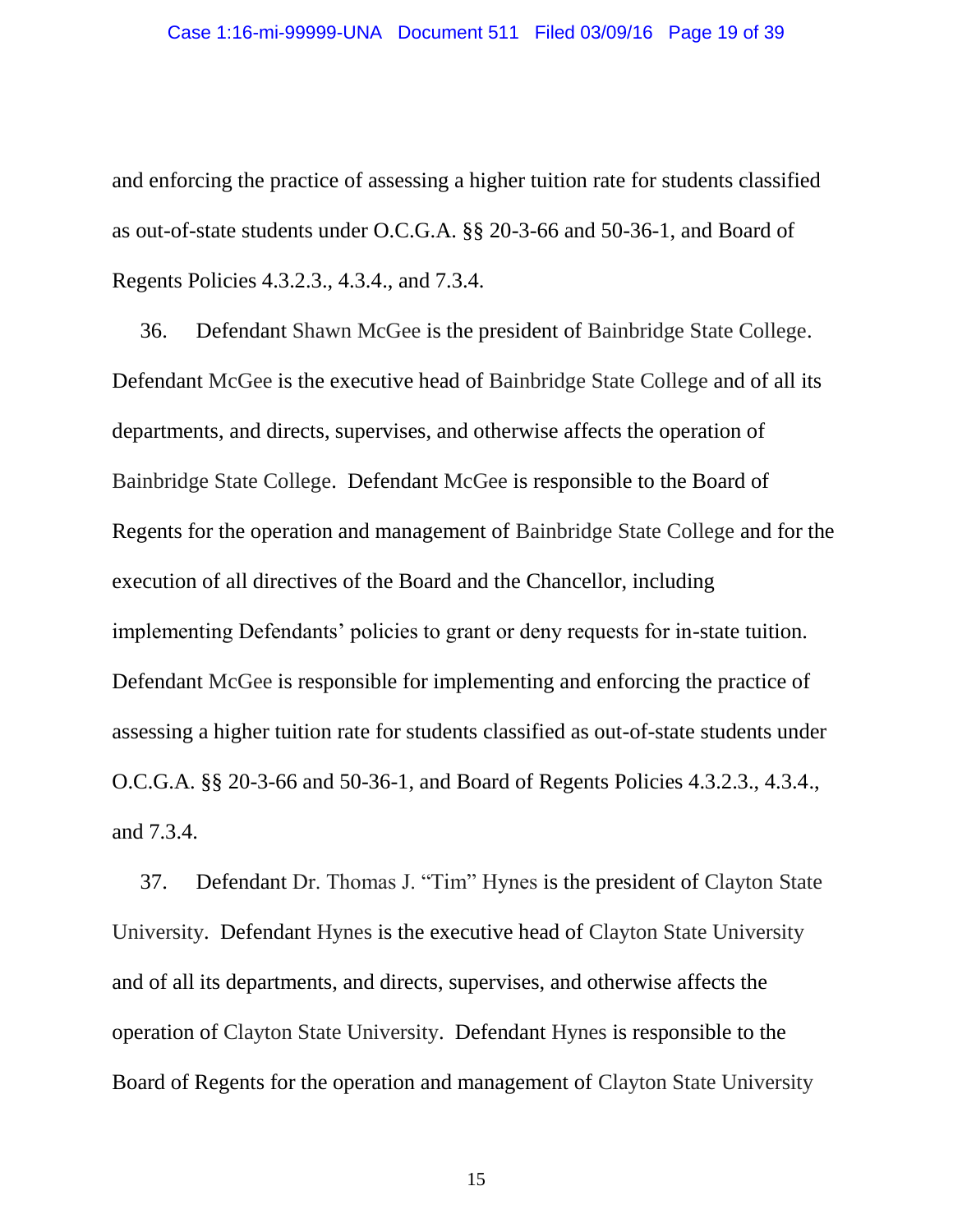and for the execution of all directives of the Board and the Chancellor, including implementing Defendants' policies to grant or deny requests for in-state tuition. Defendant Hynes is responsible for implementing and enforcing the practice of assessing a higher tuition rate for students classified as out-of-state students under O.C.G.A. §§ 20-3-66 and 50-36-1, and Board of Regents Policies 4.3.2.3., 4.3.4., and 7.3.4.

38. Defendant Dr. Gregory F. Aloia is the president of the College of Coastal Georgia. Defendant Aloia is the executive head of the College of Coastal Georgia and of all its departments, and directs, supervises, and otherwise affects the operation of the College of Coastal Georgia. Defendant Aloia is responsible to the Board of Regents for the operation and management of the College of Coastal Georgia and for the execution of all directives of the Board and the Chancellor, including implementing Defendants' policies to grant or deny requests for in-state tuition. Defendant Aloia is responsible for implementing and enforcing the practice of assessing a higher tuition rate for students classified as out-of-state students under O.C.G.A. §§ 20-3-66 and 50-36-1, and Board of Regents Policies 4.3.2.3., 4.3.4., and 7.3.4.

39. Defendant Dr. Chris Markwood is the president of Columbus State University. Defendant Markwood is the executive head of Columbus State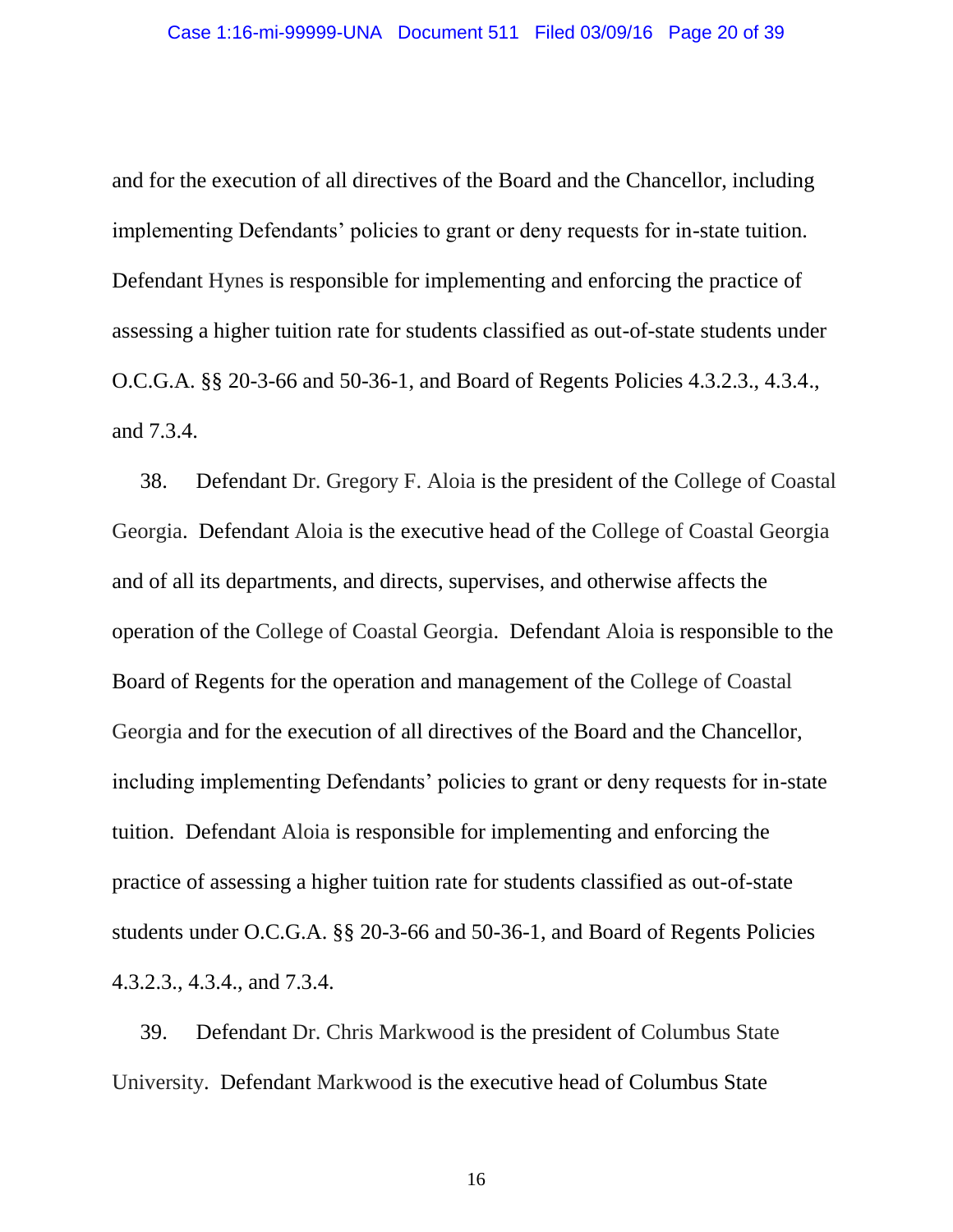University and of all its departments, and directs, supervises, and otherwise affects the operation of Columbus State University. Defendant Markwood is responsible to the Board of Regents for the operation and management of Columbus State University and for the execution of all directives of the Board and the Chancellor, including implementing Defendants' policies to grant or deny requests for in-state tuition. Defendant Markwood is responsible for implementing and enforcing the practice of assessing a higher tuition rate for students classified as out-of-state students under O.C.G.A. §§ 20-3-66 and 50-36-1, and Board of Regents Policies 4.3.2.3., 4.3.4., and 7.3.4.

40. Defendant Dr. Margaret Venable is the president of Dalton State College. Defendant Venable is the executive head of Dalton State College and of all its departments, and directs, supervises, and otherwise affects the operation of Dalton State College. Defendant Venable is responsible to the Board of Regents for the operation and management of Dalton State College and for the execution of all directives of the Board and the Chancellor, including implementing Defendants' policies to grant or deny requests for in-state tuition. Defendant Venable is responsible for implementing and enforcing the practice of assessing a higher tuition rate for students classified as out-of-state students under O.C.G.A. §§ 20-3- 66 and 50-36-1, and Board of Regents Policies 4.3.2.3., 4.3.4., and 7.3.4.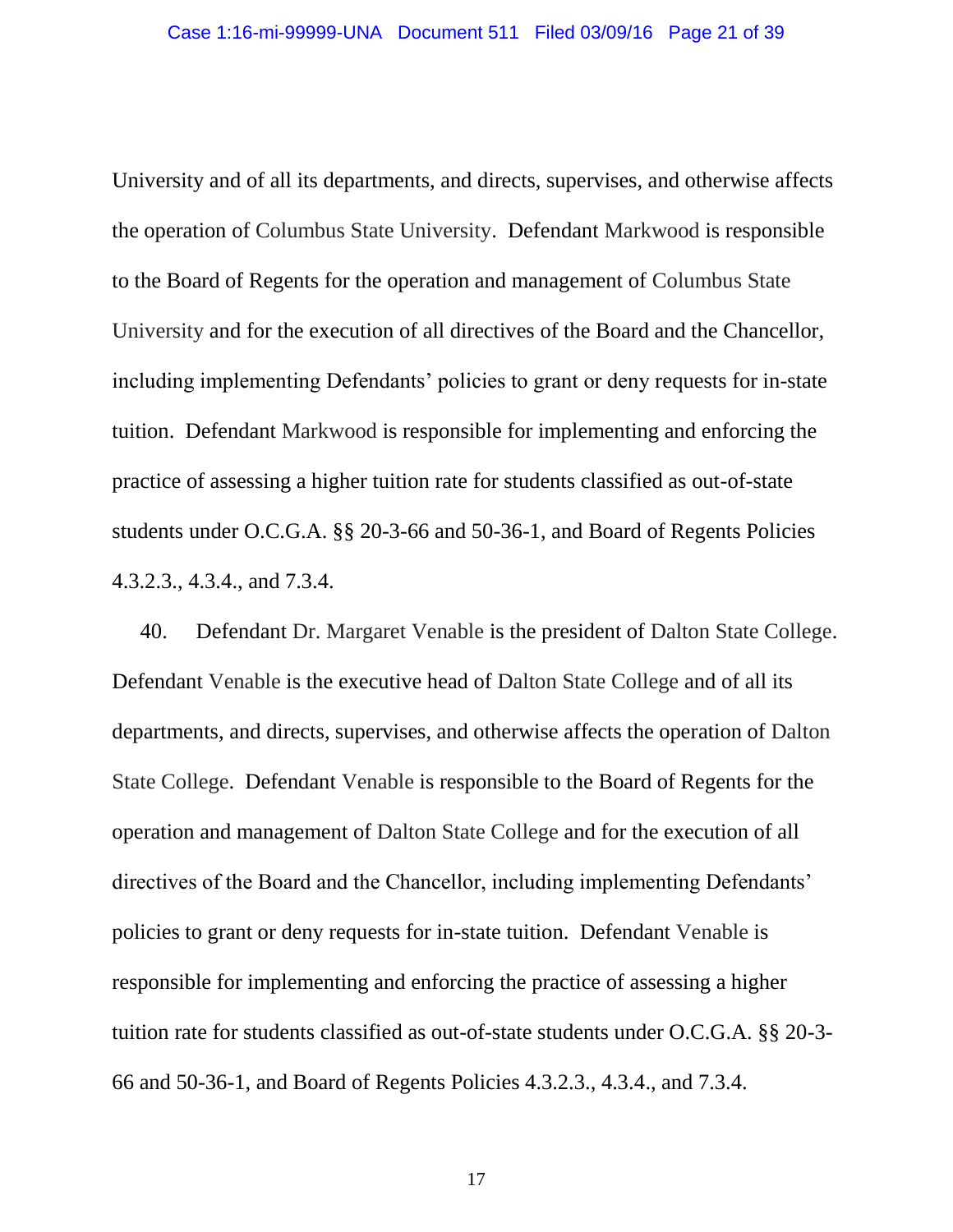41. Defendant Dr. Richard Carvajal is the president of Darton State College. Defendant Carvajal is the executive head of Darton State College and of all its departments, and directs, supervises, and otherwise affects the operation of Darton State College. Defendant Carvajal is responsible to the Board of Regents for the operation and management of Darton State College and for the execution of all directives of the Board and the Chancellor, including implementing Defendants' policies to grant or deny requests for in-state tuition. Defendant Carvajal is responsible for implementing and enforcing the practice of assessing a higher tuition rate for students classified as out-of-state students under O.C.G.A. §§ 20-3- 66 and 50-36-1, and Board of Regents Policies 4.3.2.3., 4.3.4., and 7.3.4.

42. Defendant Dr. Robert G. Boehmer is the president of East Georgia State College. Defendant Boehmer is the executive head of East Georgia State College and of all its departments, and directs, supervises, and otherwise affects the operation of East Georgia State College. Defendant Boehmer is responsible to the Board of Regents for the operation and management of East Georgia State College and for the execution of all directives of the Board and the Chancellor, including implementing Defendants' policies to grant or deny requests for in-state tuition. Defendant Boehmer is responsible for implementing and enforcing the practice of assessing a higher tuition rate for students classified as out-of-state students under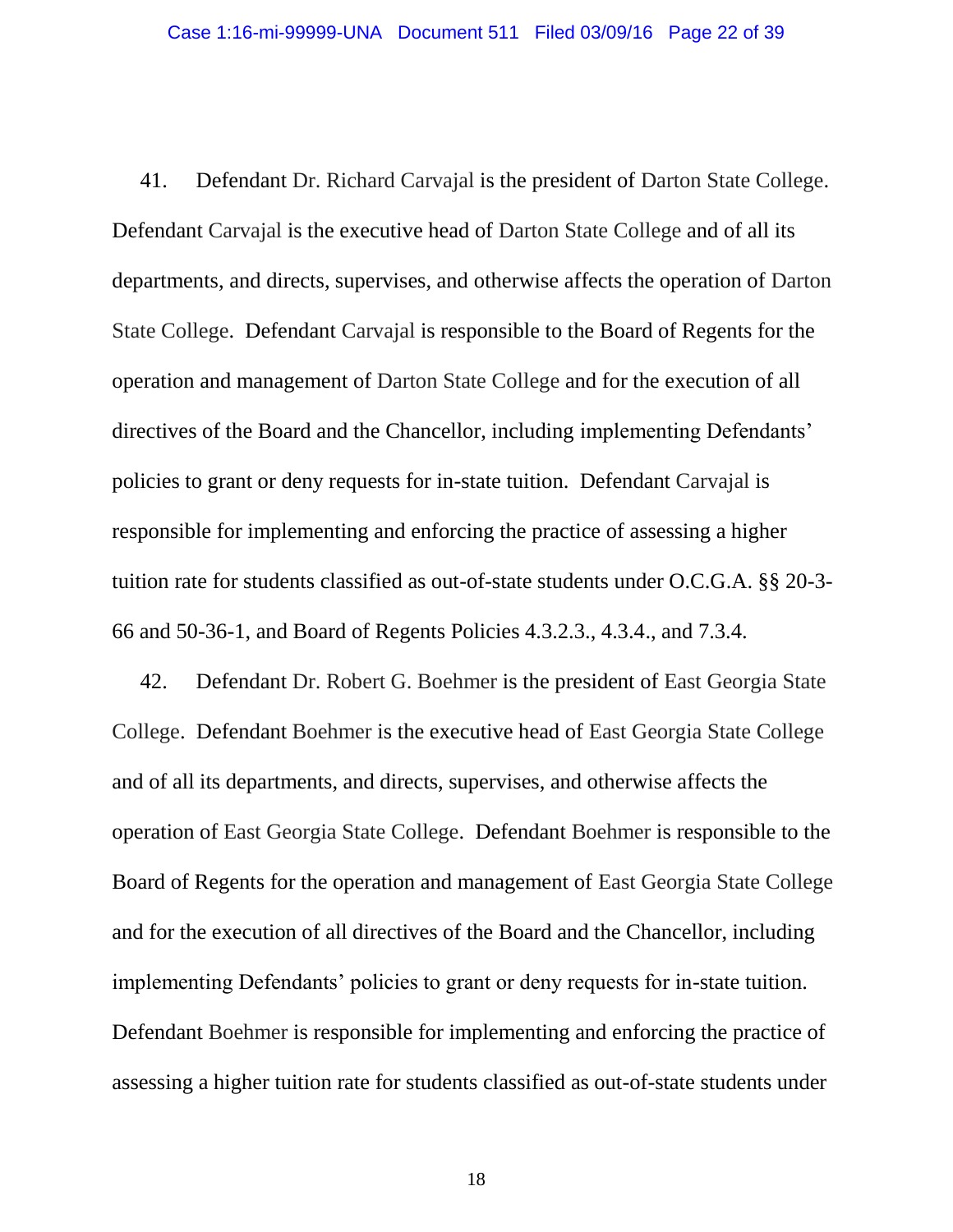O.C.G.A. §§ 20-3-66 and 50-36-1, and Board of Regents Policies 4.3.2.3., 4.3.4., and 7.3.4.

43. Defendant Dr. Paul Jones is the president of Fort Valley State University. Defendant Jones is the executive head of Fort Valley State University and of all its departments, and directs, supervises, and otherwise affects the operation of Fort Valley State University. Defendant Jones is responsible to the Board of Regents for the operation and management of Fort Valley State University and for the execution of all directives of the Board and the Chancellor, including implementing Defendants' policies to grant or deny requests for in-state tuition. Defendant Jones is responsible for implementing and enforcing the practice of assessing a higher tuition rate for students classified as out-of-state students under O.C.G.A. §§ 20-3-66 and 50-36-1, and Board of Regents Policies 4.3.2.3., 4.3.4., and 7.3.4.

44. Defendant Dr. Stas Preczewski is the president of Georgia Gwinnett College. Defendant Preczewski is the executive head of Georgia Gwinnett College and of all its departments, and directs, supervises, and otherwise affects the operation of Georgia Gwinnett College. Defendant Preczewski is responsible to the Board of Regents for the operation and management of Georgia Gwinnett College and for the execution of all directives of the Board and the Chancellor,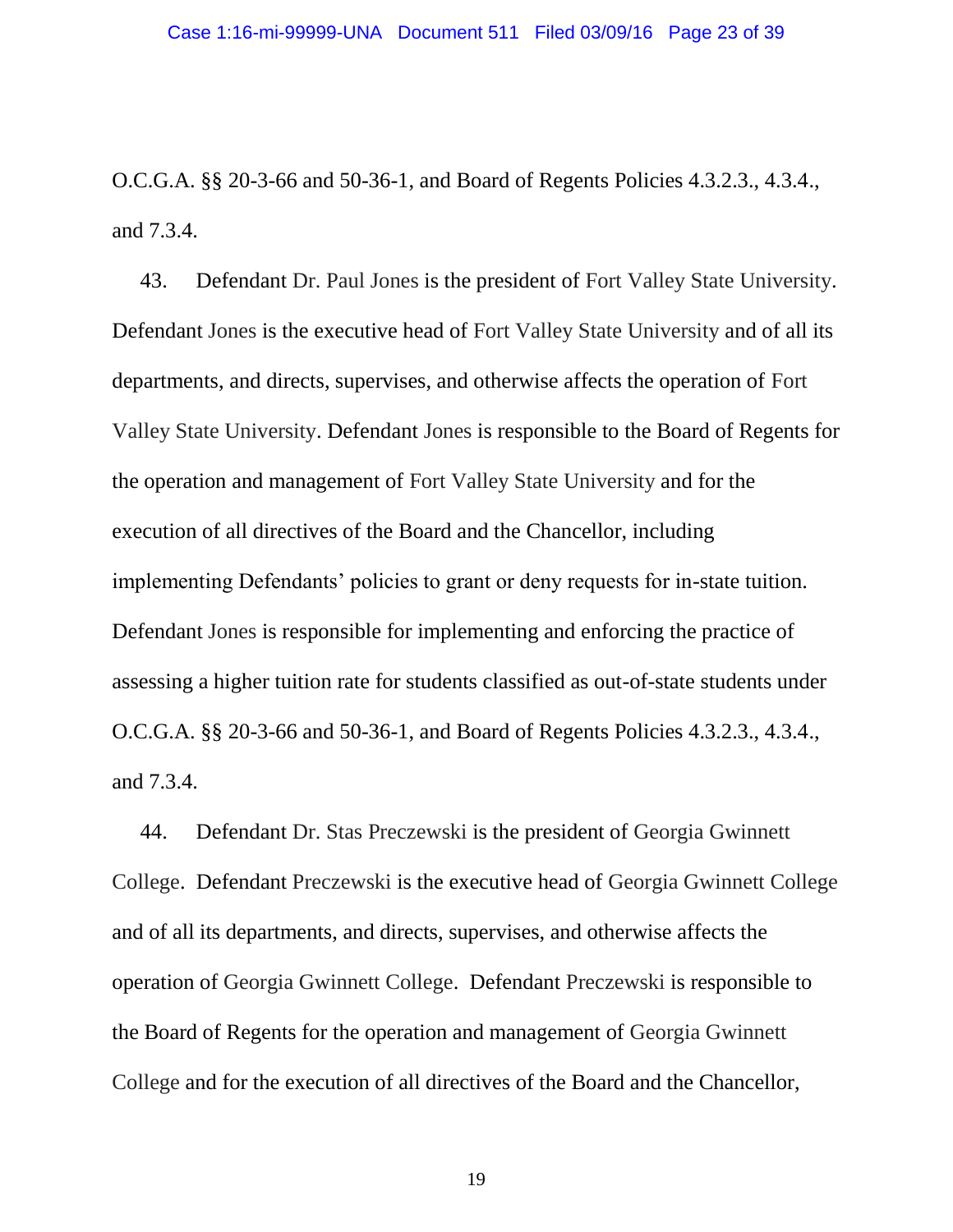including implementing Defendants' policies to grant or deny requests for in-state tuition. Defendant Preczewski is responsible for implementing and enforcing the practice of assessing a higher tuition rate for students classified as out-of-state students under O.C.G.A. §§ 20-3-66 and 50-36-1, and Board of Regents Policies 4.3.2.3., 4.3.4., and 7.3.4.

45. Defendant Dr. Donald Green is the president of Georgia Highlands College. Defendant Green is the executive head of Georgia Highlands College and of all its departments, and directs, supervises, and otherwise affects the operation of Georgia Highlands College. Defendant Green is responsible to the Board of Regents for the operation and management of Georgia Highlands College and for the execution of all directives of the Board and the Chancellor, including implementing Defendants' policies to grant or deny requests for in-state tuition. Defendant Green is responsible for implementing and enforcing the practice of assessing a higher tuition rate for students classified as out-of-state students under O.C.G.A. §§ 20-3-66 and 50-36-1, and Board of Regents Policies 4.3.2.3., 4.3.4., and 7.3.4.

46. Defendant Dr. Jean Bartels is the president of Georgia Southern University. Defendant Bartels is the executive head of Georgia Southern University and of all its departments, and directs, supervises, and otherwise affects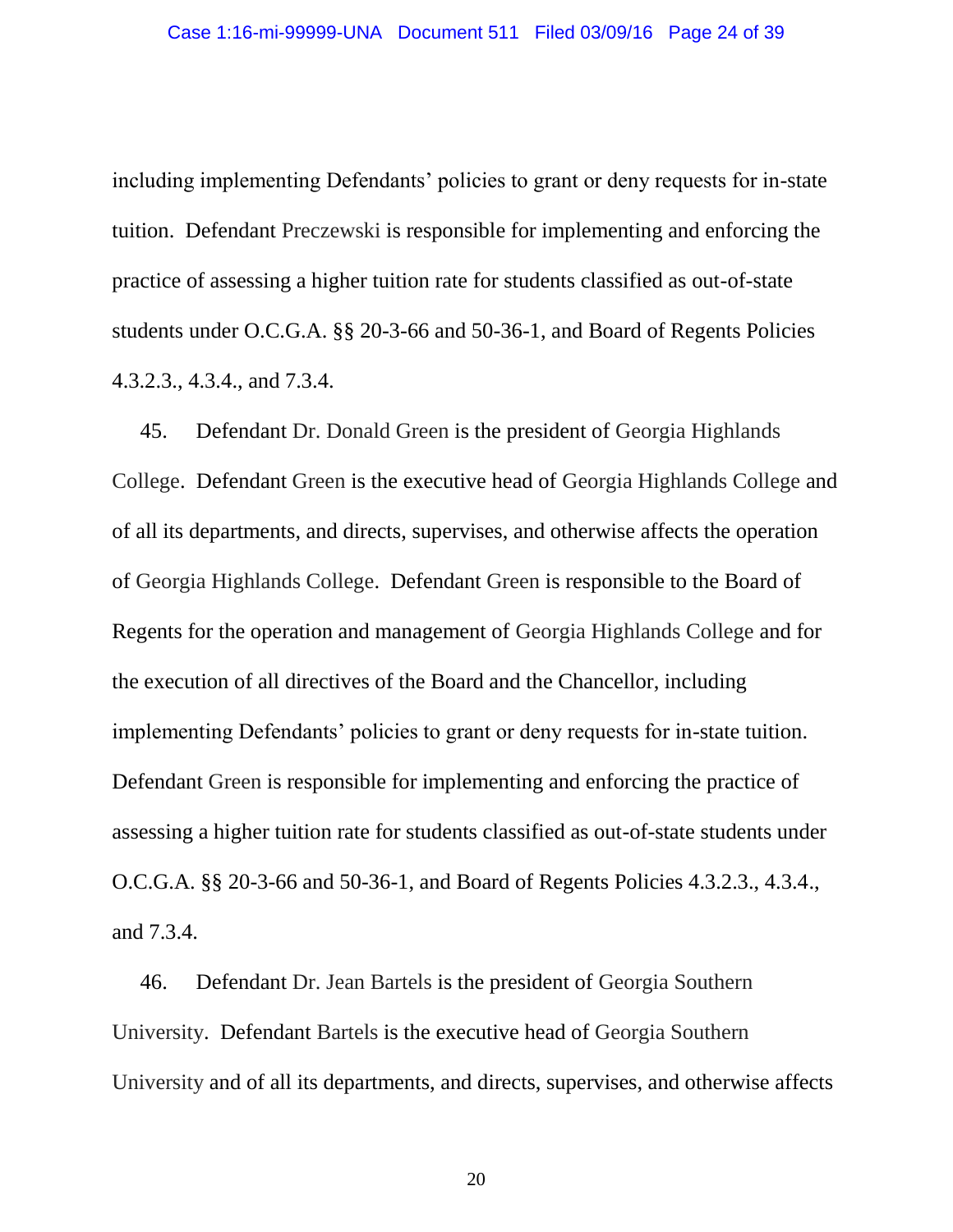the operation of Georgia Southern University. Defendant Bartels is responsible to the Board of Regents for the operation and management of Georgia Southern University and for the execution of all directives of the Board and the Chancellor, including implementing Defendants' policies to grant or deny requests for in-state tuition. Defendant Bartels is responsible for implementing and enforcing the practice of assessing a higher tuition rate for students classified as out-of-state students under O.C.G.A. §§ 20-3-66 and 50-36-1, and Board of Regents Policies 4.3.2.3., 4.3.4., and 7.3.4.

47. Defendant Dr. Charles Patterson is the president of Georgia Southwestern State University. Defendant Patterson is the executive head of Georgia Southwestern State University and of all its departments, and directs, supervises, and otherwise affects the operation of Georgia Southwestern State University. Defendant Patterson is responsible to the Board of Regents for the operation and management of Georgia Southwestern State University and for the execution of all directives of the Board and the Chancellor, including implementing Defendants' policies to grant or deny requests for in-state tuition. Defendant Patterson is responsible for implementing and enforcing the practice of assessing a higher tuition rate for students classified as out-of-state students under O.C.G.A. §§ 20-3- 66 and 50-36-1, and Board of Regents Policies 4.3.2.3., 4.3.4., and 7.3.4.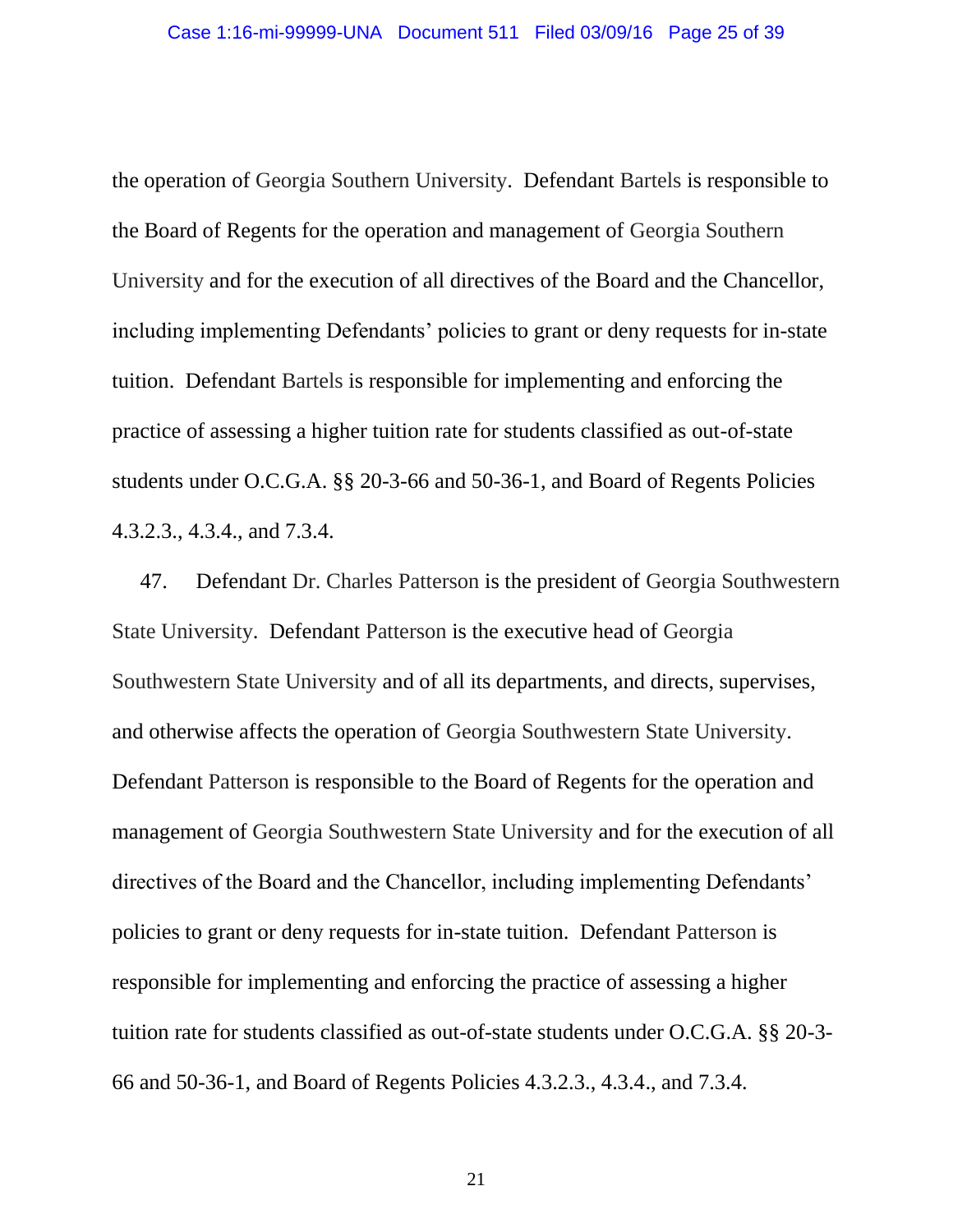48. Defendant Dr. Mark P. Becker is the president of the Georgia State University. Defendant Becker is the executive head of Georgia State University and of all its departments, and directs, supervises, and otherwise affects the operation of Georgia State University. Defendant Becker is responsible to the Board of Regents for the operation and management of Georgia State University and for the execution of all directives of the Board and the Chancellor, including implementing Defendants' policies to grant or deny requests for in-state tuition. Defendant Becker is responsible for implementing and enforcing the practice of assessing a higher tuition rate for students classified as out-of-state students under O.C.G.A. §§ 20-3-66 and 50-36-1, and Board of Regents Policies 4.3.2.3., 4.3.4., and 7.3.4.

49. Defendant Dr. Max Burns is the president of Gordon State College. Defendant Burns is the executive head of Gordon State College and of all its departments, and directs, supervises, and otherwise affects the operation of Gordon State College. Defendant Burns is responsible to the Board of Regents for the operation and management of Gordon State College and for the execution of all directives of the Board and the Chancellor, including implementing Defendants' policies to grant or deny requests for in-state tuition. Defendant Burns is responsible for implementing and enforcing the practice of assessing a higher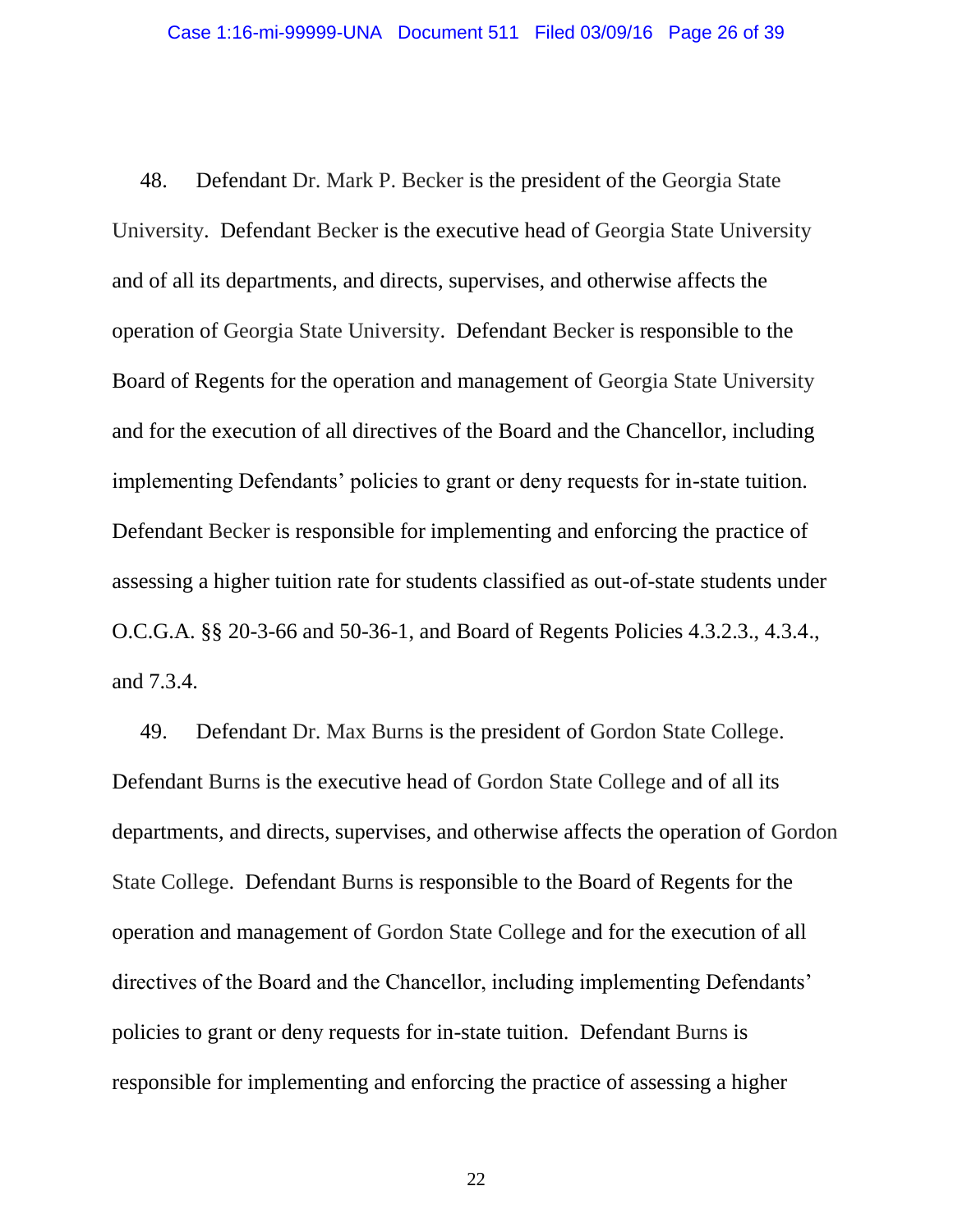tuition rate for students classified as out-of-state students under O.C.G.A. §§ 20-3- 66 and 50-36-1, and Board of Regents Policies 4.3.2.3., 4.3.4., and 7.3.4.

50. Defendant Dr. Daniel S. Papp is the president of Kennesaw State University. Defendant Papp is the executive head of Kennesaw State University and of all its departments, and directs, supervises, and otherwise affects the operation of Kennesaw State University. Defendant Papp is responsible to the Board of Regents for the operation and management of Kennesaw State University and for the execution of all directives of the Board and the Chancellor, including implementing Defendants' policies to grant or deny requests for in-state tuition. Defendant Papp is responsible for implementing and enforcing the practice of assessing a higher tuition rate for students classified as out-of-state students under O.C.G.A. §§ 20-3-66 and 50-36-1, and Board of Regents Policies 4.3.2.3., 4.3.4., and 7.3.4.

51. Defendant Dr. Christopher Blake is the president of Middle Georgia State University. Defendant Blake is the executive head of Middle Georgia State University and of all its departments, and directs, supervises, and otherwise affects the operation of Middle Georgia State University. Defendant Blake is responsible to the Board of Regents for the operation and management of Middle Georgia State University and for the execution of all directives of the Board and the Chancellor,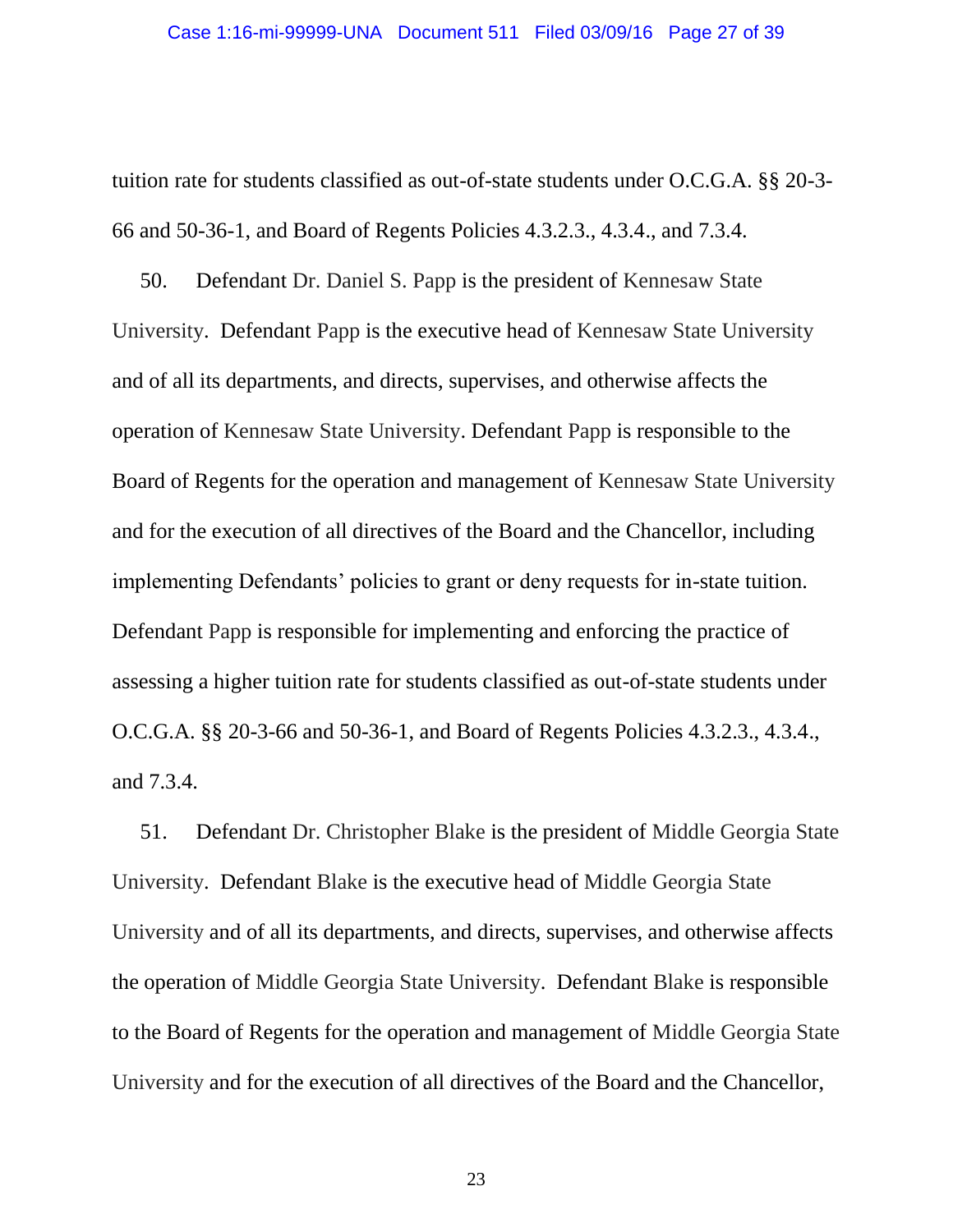including implementing Defendants' policies to grant or deny requests for in-state tuition. Defendant Blake is responsible for implementing and enforcing the practice of assessing a higher tuition rate for students classified as out-of-state students under O.C.G.A. §§ 20-3-66 and 50-36-1, and Board of Regents Policies 4.3.2.3., 4.3.4., and 7.3.4.

52. Defendant Dr. Cheryl Davenport Dozier is the president of Savannah State University. Defendant Dozier is the executive head of Savannah State University and of all its departments, and directs, supervises, and otherwise affects the operation of Savannah State University. Defendant Dozier is responsible to the Board of Regents for the operation and management of Savannah State University and for the execution of all directives of the Board and the Chancellor, including implementing Defendants' policies to grant or deny requests for in-state tuition. Defendant Dozier is responsible for implementing and enforcing the practice of assessing a higher tuition rate for students classified as out-of-state students under O.C.G.A. §§ 20-3-66 and 50-36-1, and Board of Regents Policies 4.3.2.3., 4.3.4., and 7.3.4.

53. Defendant Dr. Virginia Carson is the president of South Georgia State College. Defendant Carson is the executive head of South Georgia State College and of all its departments, and directs, supervises, and otherwise affects the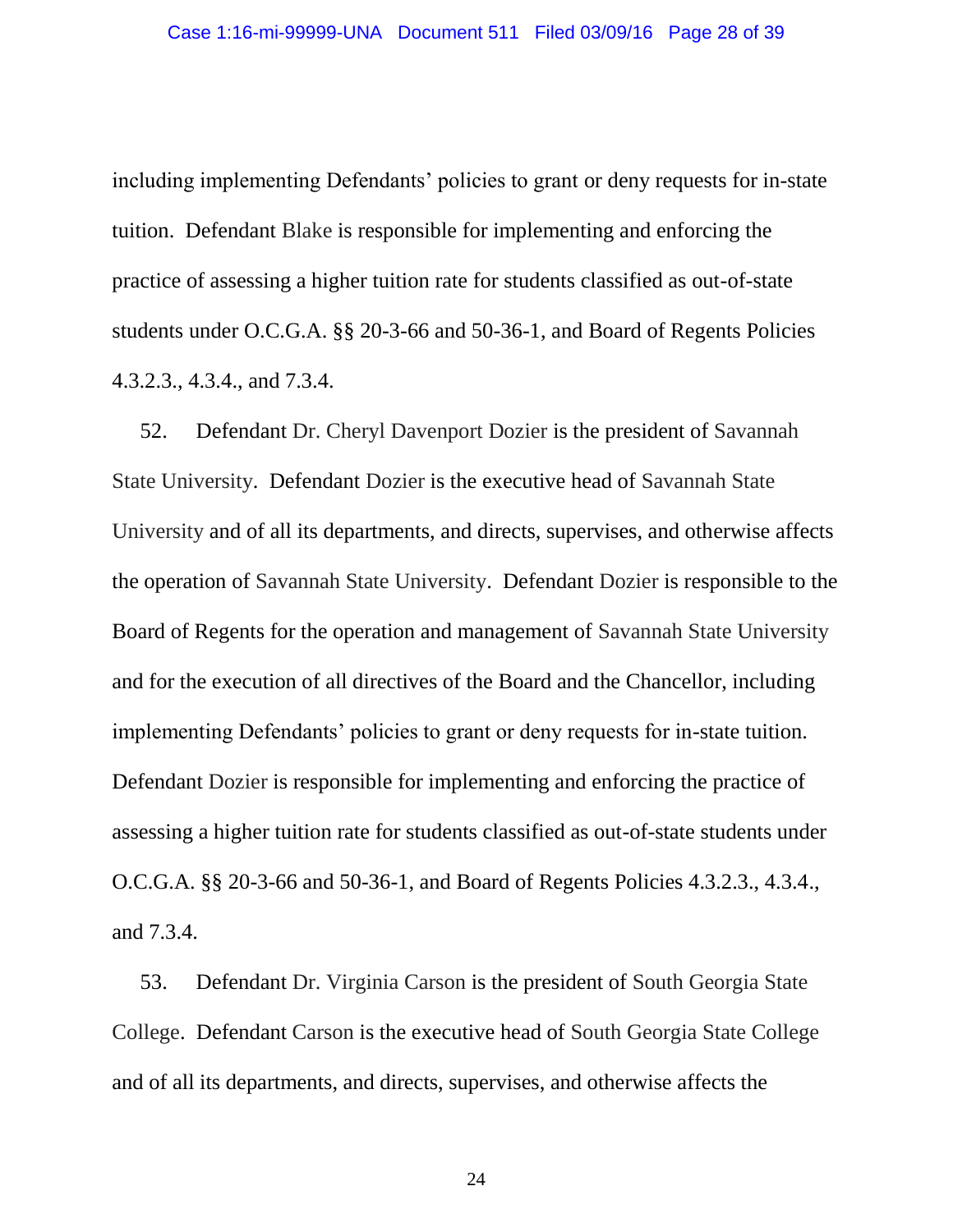operation of South Georgia State College. Defendant Carson is responsible to the Board of Regents for the operation and management of South Georgia State College and for the execution of all directives of the Board and the Chancellor, including implementing Defendants' policies to grant or deny requests for in-state tuition. Defendant Carson is responsible for implementing and enforcing the practice of assessing a higher tuition rate for students classified as out-of-state students under O.C.G.A. §§ 20-3-66 and 50-36-1, and Board of Regents Policies 4.3.2.3., 4.3.4., and 7.3.4.

54. Defendant Dr. Bonita Jacobs is the president of the University of North Georgia. Defendant Jacobs is the executive head of the University of North Georgia and of all its departments, and directs, supervises, and otherwise affects the operation of the University of North Georgia. Defendant Jacobs is responsible to the Board of Regents for the operation and management of the University of North Georgia and for the execution of all directives of the Board and the Chancellor, including implementing Defendants' policies to grant or deny requests for in-state tuition. Defendant Jacobs is responsible for implementing and enforcing the practice of assessing a higher tuition rate for students classified as out-of-state students under O.C.G.A. §§ 20-3-66 and 50-36-1, and Board of Regents Policies 4.3.2.3., 4.3.4., and 7.3.4.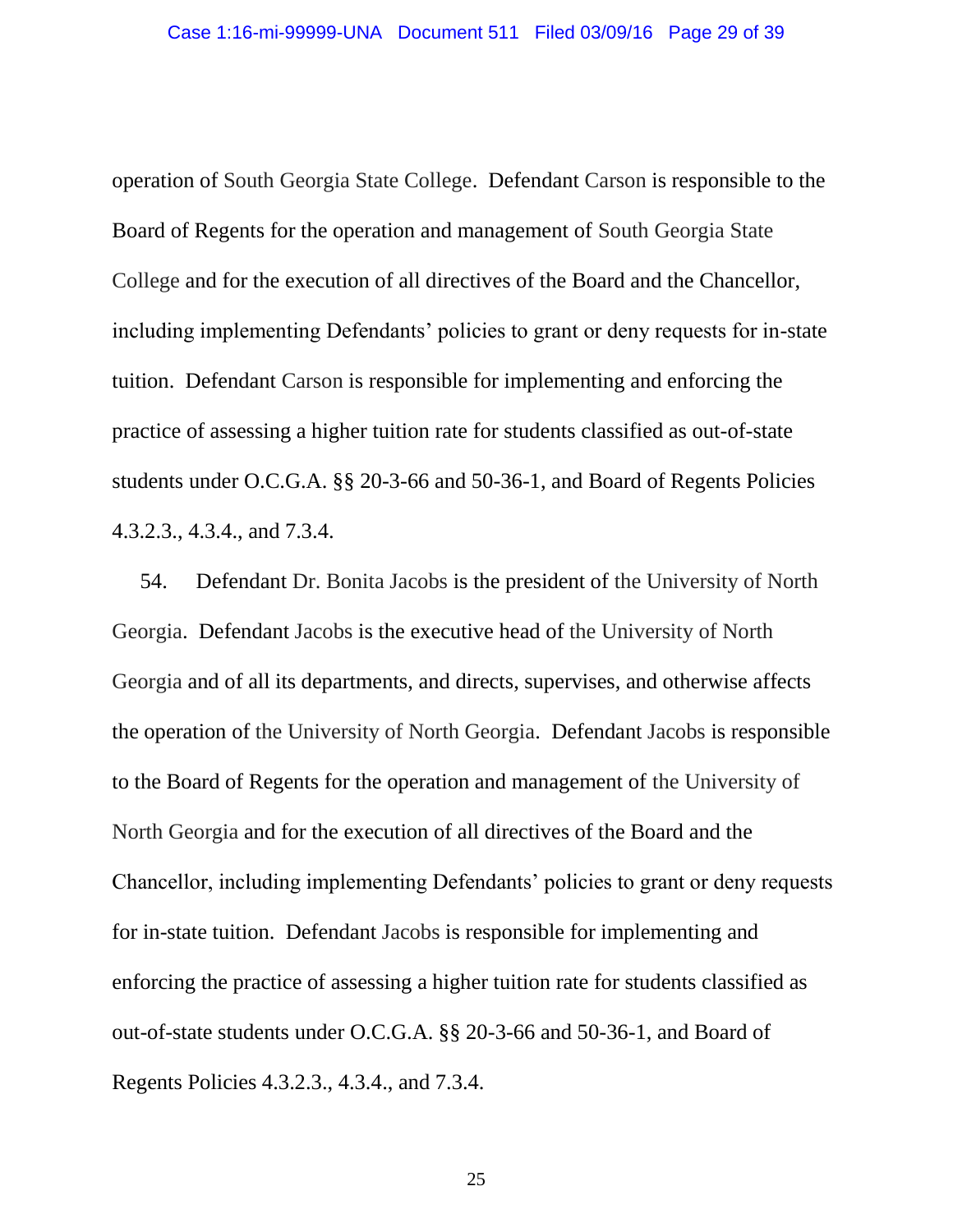55. Defendant Dr. Kyle Marrero is the president of the University of West Georgia. Defendant Marrero is the executive head of the University of West Georgia and of all its departments, and directs, supervises, and otherwise affects the operation of the University of West Georgia. Defendant Marrero is responsible to the Board of Regents for the operation and management of the University of West Georgia and for the execution of all directives of the Board and the Chancellor, including implementing Defendants' policies to grant or deny requests for in-state tuition. Defendant Marrero is responsible for implementing and enforcing the practice of assessing a higher tuition rate for students classified as out-of-state students under O.C.G.A. §§ 20-3-66 and 50-36-1, and Board of Regents Policies 4.3.2.3., 4.3.4., and 7.3.4.

56. Defendant Dr. Cecil Staton is the president of the Valdosta State University. Defendant Staton is the executive head of Valdosta State University and of all its departments, and directs, supervises, and otherwise affects the operation of Valdosta State University. Defendant Staton is responsible to the Board of Regents for the operation and management of Valdosta State University and for the execution of all directives of the Board and the Chancellor, including implementing Defendants' policies to grant or deny requests for in-state tuition. Defendant Staton is responsible for implementing and enforcing the practice of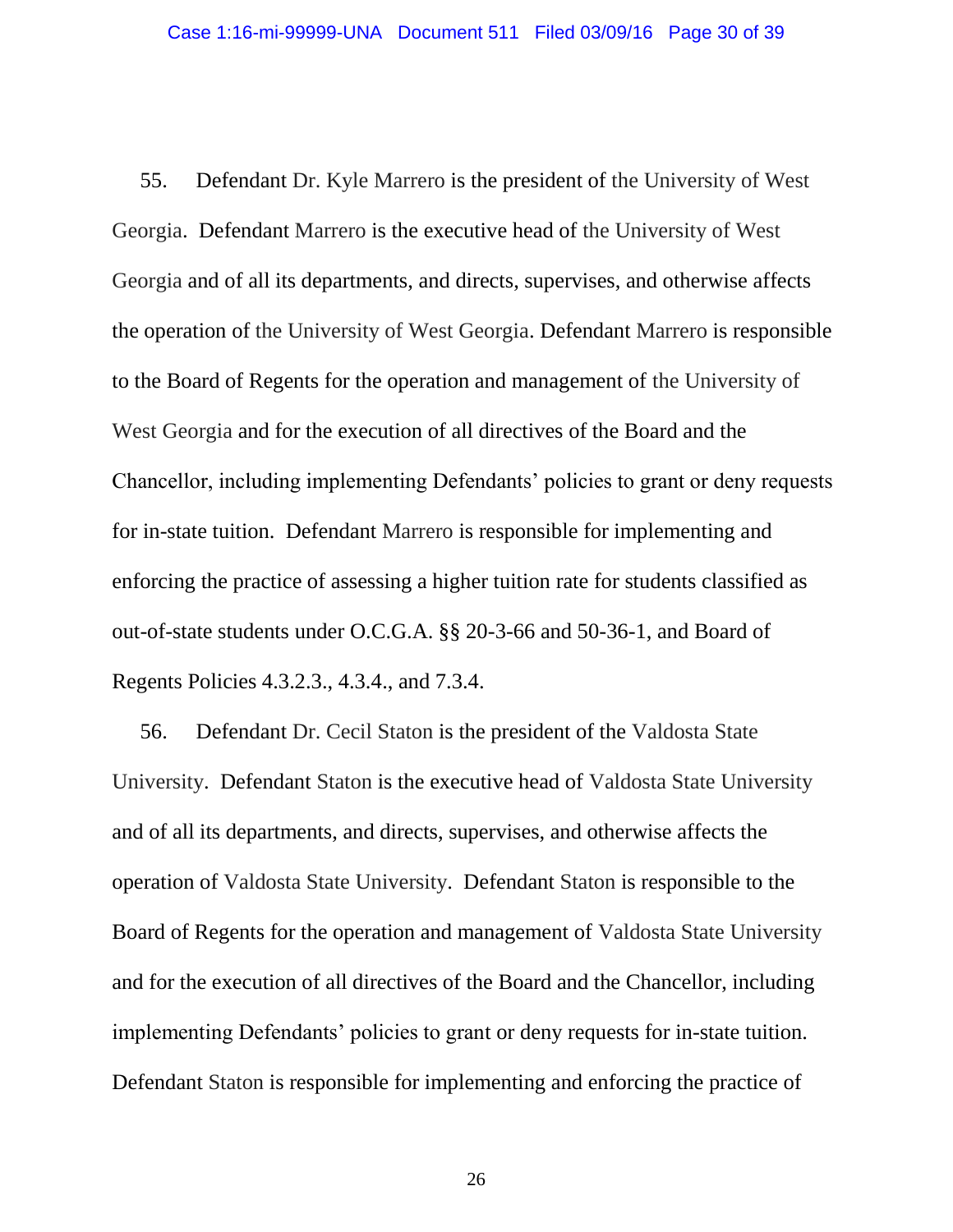assessing a higher tuition rate for students classified as out-of-state students under O.C.G.A. §§ 20-3-66 and 50-36-1, and Board of Regents Policies 4.3.2.3., 4.3.4., and 7.3.4.

57. All Defendants deny in-state tuition to deferred action recipients.

## **FACTUAL BACKGROUND**

## **Deferred Action**

58. The Supreme Court has long recognized that the Executive's discretion over removal policy stems from Congressional authority, but also inherently from the executive power. *See United States ex rel. Knauff v. Shaughnessy*, 338 U.S. 537, 542 (1950) (citations omitted). The Executive has exercised this policy discretion repeatedly over the last century--most frequently over removal policy by granting discretionary relief from removal to undocumented immigrants, often through what is referred to as "deferred action."

59. Originally known as "nonpriority status," deferred action is a form of discretionary relief, developed internally by INS, under which the agency "may decline to institute proceedings, terminate proceedings, or decline to execute a final order of deportation." *Reno v. American-Arab Anti-Discrimination Comm.*, 525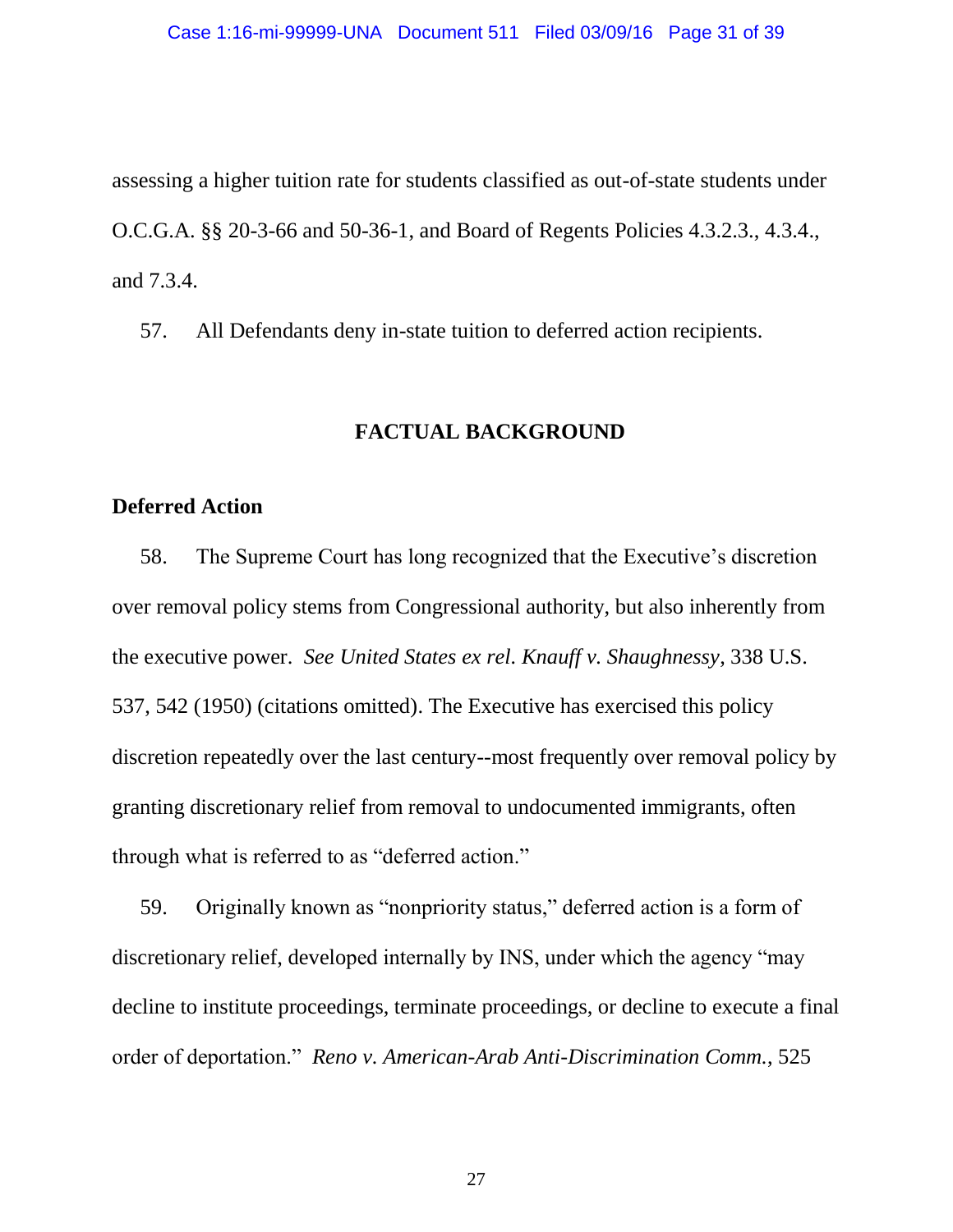U.S. 471, 483-84 (1999) (quoting 6 Charles Gordon et al., Immigration Law and Procedure § 72.03[2][h] (1998)).

60. Deferred action recipients are authorized to remain in the United States for the period of the grant. Additionally, deferred action recipients who are granted employment authorization are authorized not only to reside in the United States but to work here.

## **Defendants' Illegal Acts**

61. Defendants, Members of the Board of Regents for the University System of Georgia, must "set forth, policies or regulations or both regarding postsecondary benefits that comply with federal law…." O.C.G.A. § 50-36-1(d)(7).

62. Defendant Members of the Board of Regents for the University System of Georgia, must further ". . . comply with federal law as provided in 8 U.S.C. Section 1623." O.C.G.A. § 50-36-1(e).

63. Under their authority, Defendant Members of the Board of Regents promulgated policies including but not limited to Policy 4.3.4. regarding in-state tuition for non-citizens.

64. Under Policy 4.3.4. and related polices, the Defendant Members of the Board of Regents direct that "Each University System institution shall verify the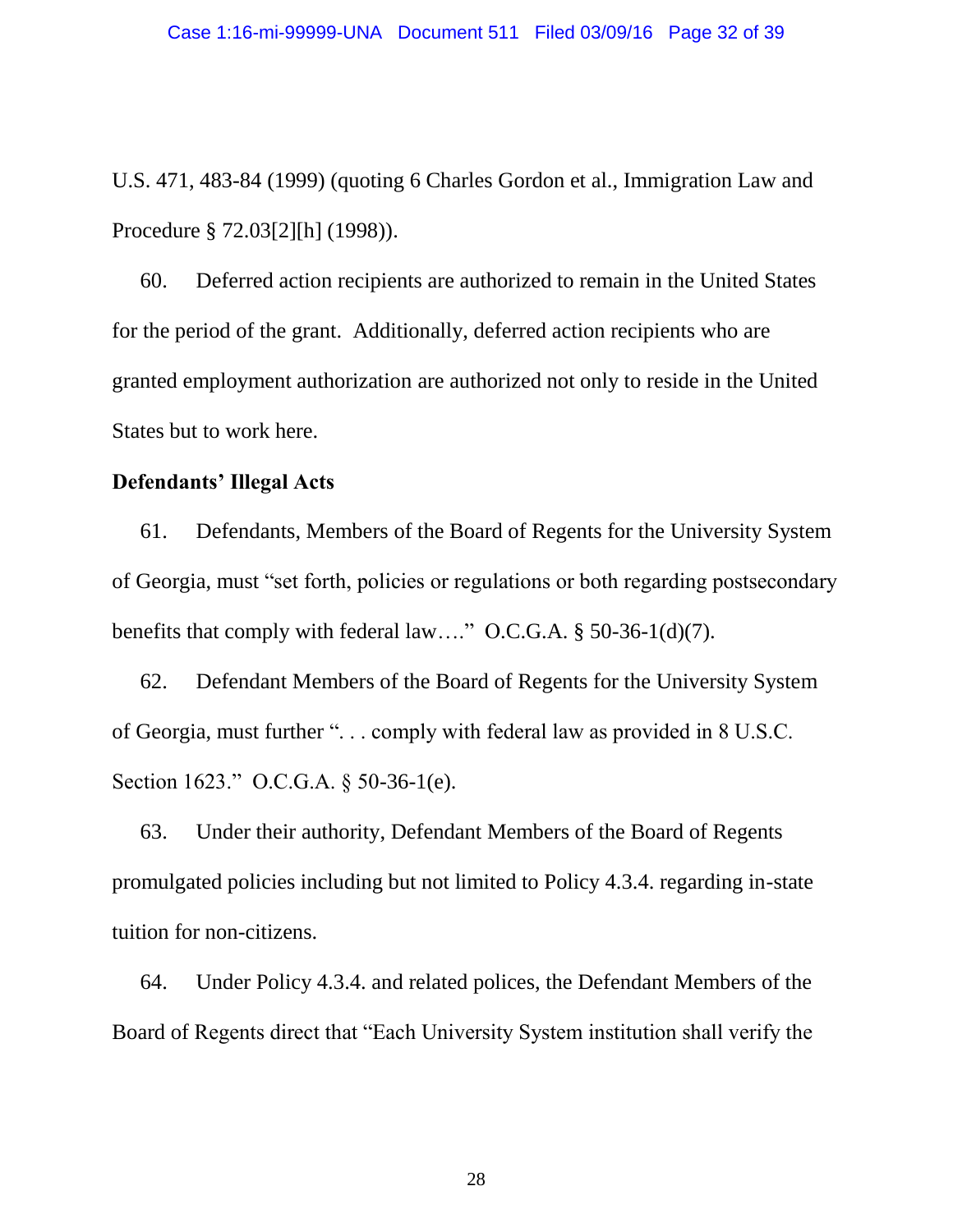lawful presence in the United States of every successfully admitted person applying for resident tuition status…."

65. In an application of its own residency policies, Defendant Members of the Board of Regents have determined that a student who is granted deferred action by the federal government is not lawfully present.

66. In addition to the above mentioned policies, the Members of the Board of Regents' Office of Student Affairs administer the policies through a *Manual for Determining Tuition Classification And Awarding Out-of-State Tuition Waivers*, ("Handbook") for the purpose of "defin[ing] the parameters within which institutions can classify students as in-state and award out-of-state tuition waivers." Handbook at p. 5.

67. Pursuant to the Handbook, the Members of the Board of Regents direct that University staff "should be aware that they may have to defend a tuition classification or waiver to a supervisor or auditor." Handbook at p. 5.

68. The Members of the Board of Regents further direct the institutions that comprise the University System of Georgia that their own internal policies regarding tuition classification "must align with O.C.G.A. § 20-3-66, the relevant BoR policies listed above [including Policy 4.3.4], and the information provided in this Manual." Handbook at p. 5.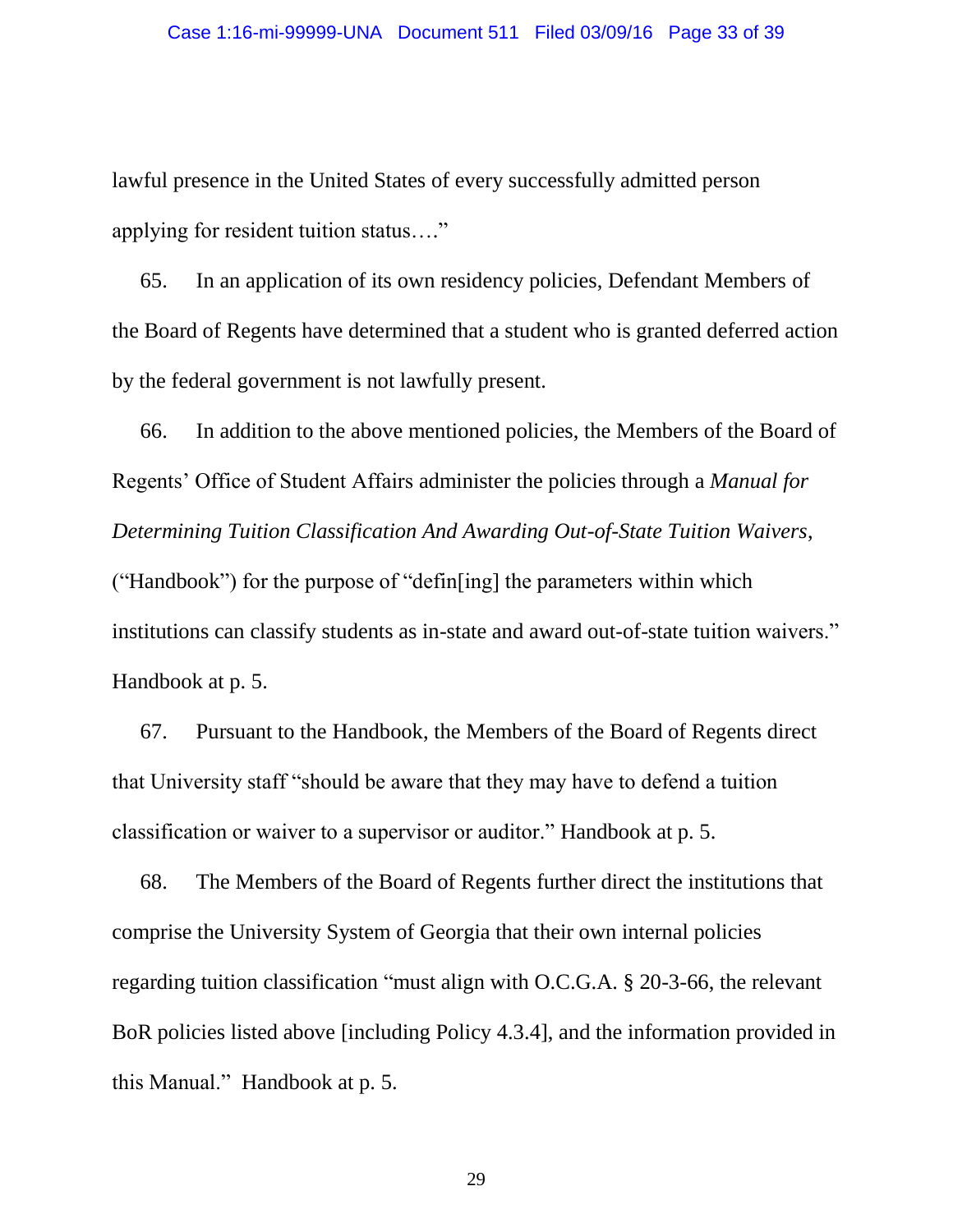69. Defendant Members of the Board of Regents, through the Handbook, have directed that individuals granted deferred action are not lawfully present in the United States.

70. Defendant Members of the Board of Regents deny in-state tuition to deferred action recipients who are otherwise eligible for in-state tuition because they categorize deferred action recipients as not lawfully present in the United States.

71. Defendant Presidents deny in-state tuition to deferred action recipients who are otherwise eligible for in-state tuition because they categorize deferred action recipients as not lawfully present in the United States.

72. Defendant Presidents are required to deny in-state tuition to deferred action recipients by developing and instituting their institution's own "procedure manual of established institution business practices related to making tuition classification decisions and awarding out-of-state tuition waivers" which must align with the Handbook administered by the Members Board of Regents. Pursuant to the Handbook, "Institutions should be prepared to provide a copy of their institution procedure manual during an audit." Handbook at p. 5.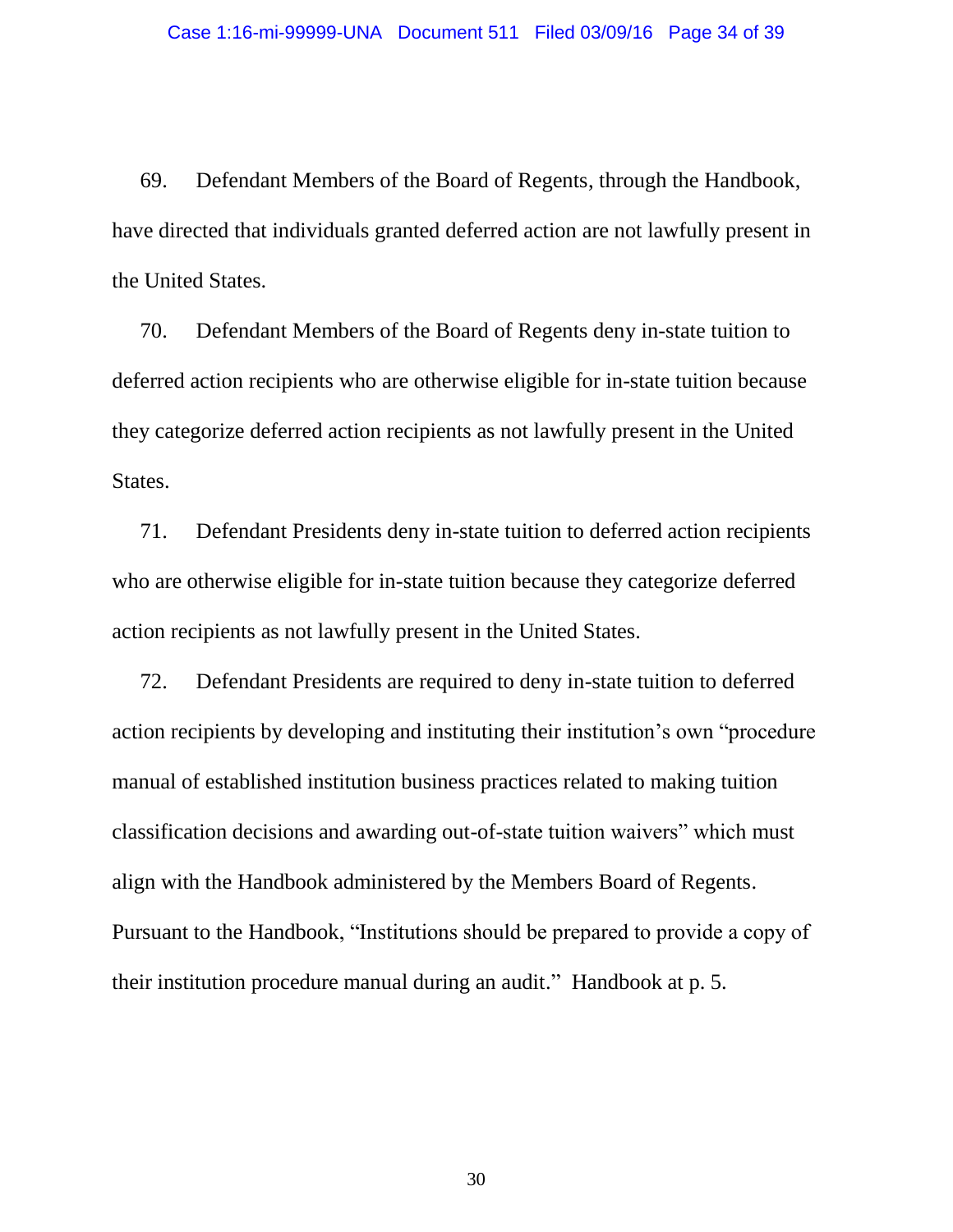73. Defendants impose immigration-related burdens and misclassify deferred action recipients when they classify deferred action recipients as not lawfully present in the U.S.

74. Defendants impose illegal burdens on Individual Plaintiffs by denying them equal protection under the law, and cause GLAHR to redirect resources to address these illegal acts. Defendants' policies and practices treat Individual Plaintiffs, and all deferred action recipients, disparately without sufficient basis to do so when compared to other similarly situated individuals who are lawfully present in the United States.

75. As a result of Defendants' illegal acts, Individual Plaintiffs have been wrongfully required to pay out-of-state tuition rates even though they are lawfully present in the United States and are otherwise qualified for in-state tuition rates.

76. Plaintiff GLAHR redirects resources toward counseling deferred action recipients because Defendants treat deferred action recipients as if they have no lawful presence when deciding in-state tuition eligibility.

77. Plaintiffs suffer irreparable harm.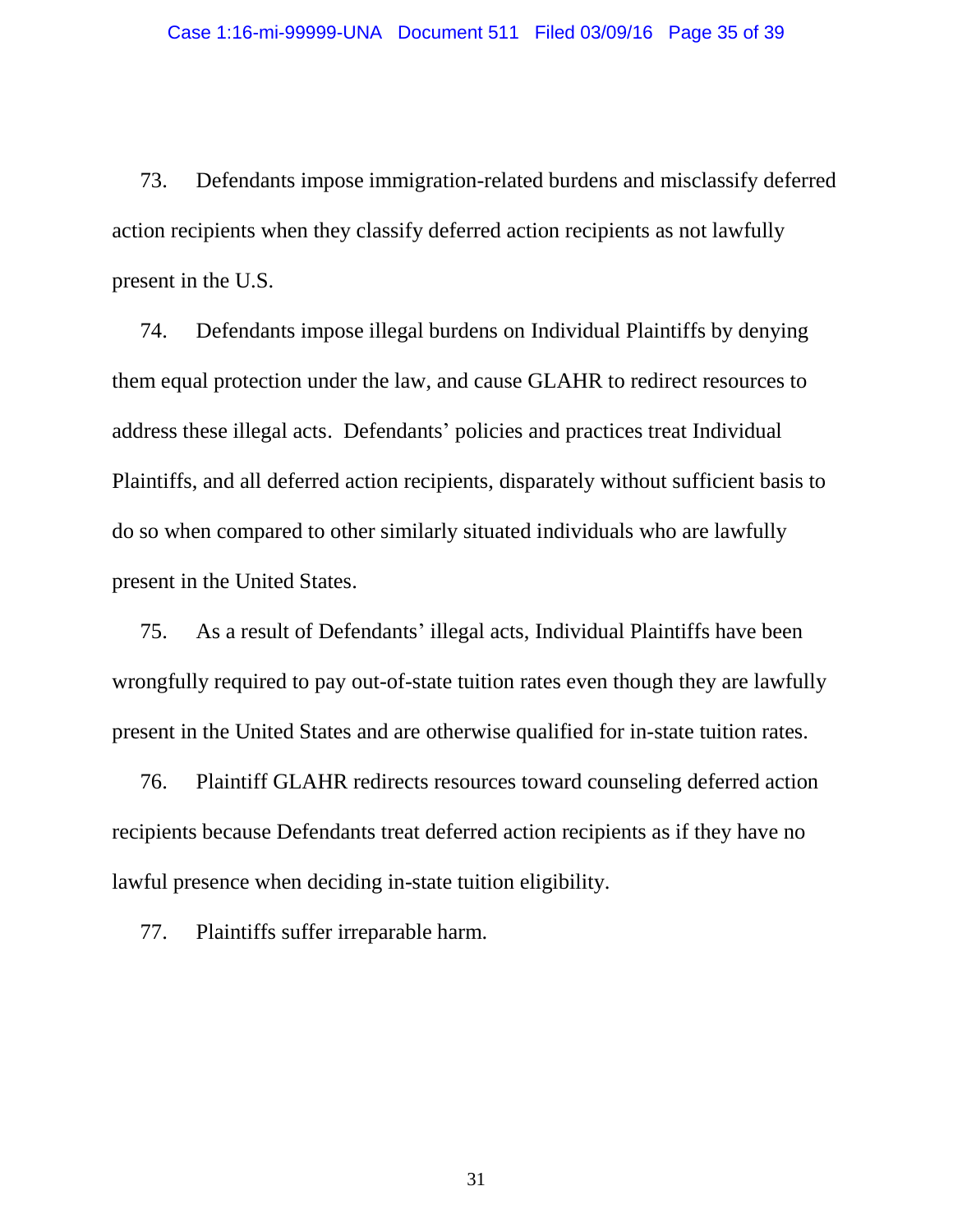## **FIRST CLAIM FOR RELIEF (Supremacy Clause, Article VI, Clause 2, of the United States Constitution; 42 U.S.C. § 1983)**

78. Plaintiffs re-allege and incorporate all of the allegations contained in the previous paragraphs of this complaint as though fully set forth here.

79. The Supremacy Clause, Article VI, Clause 2, of the United States Constitution, provides that the U.S. "Constitution and the Laws of the United States which shall be made in pursuance thereof . . . shall be the supreme law of the land."

80. Defendants' classification of deferred action recipients as ineligible for in-state tuition benefits conflicts with, frustrates, and serves as an obstacle to federal immigration law, goals, and policies and thus is preempted by federal law.

81. The Supremacy Clause, Article VI, Clause 2, of the U.S. Constitution, mandates that federal law preempts state law where Congress expressly or impliedly has reserved exclusive authority to the federal government, including where state law conflicts or interferes with federal law. Similarly, the Supremacy Clause constitutionally reserves exclusive authority to the federal government regarding the regulation of immigration, among other areas.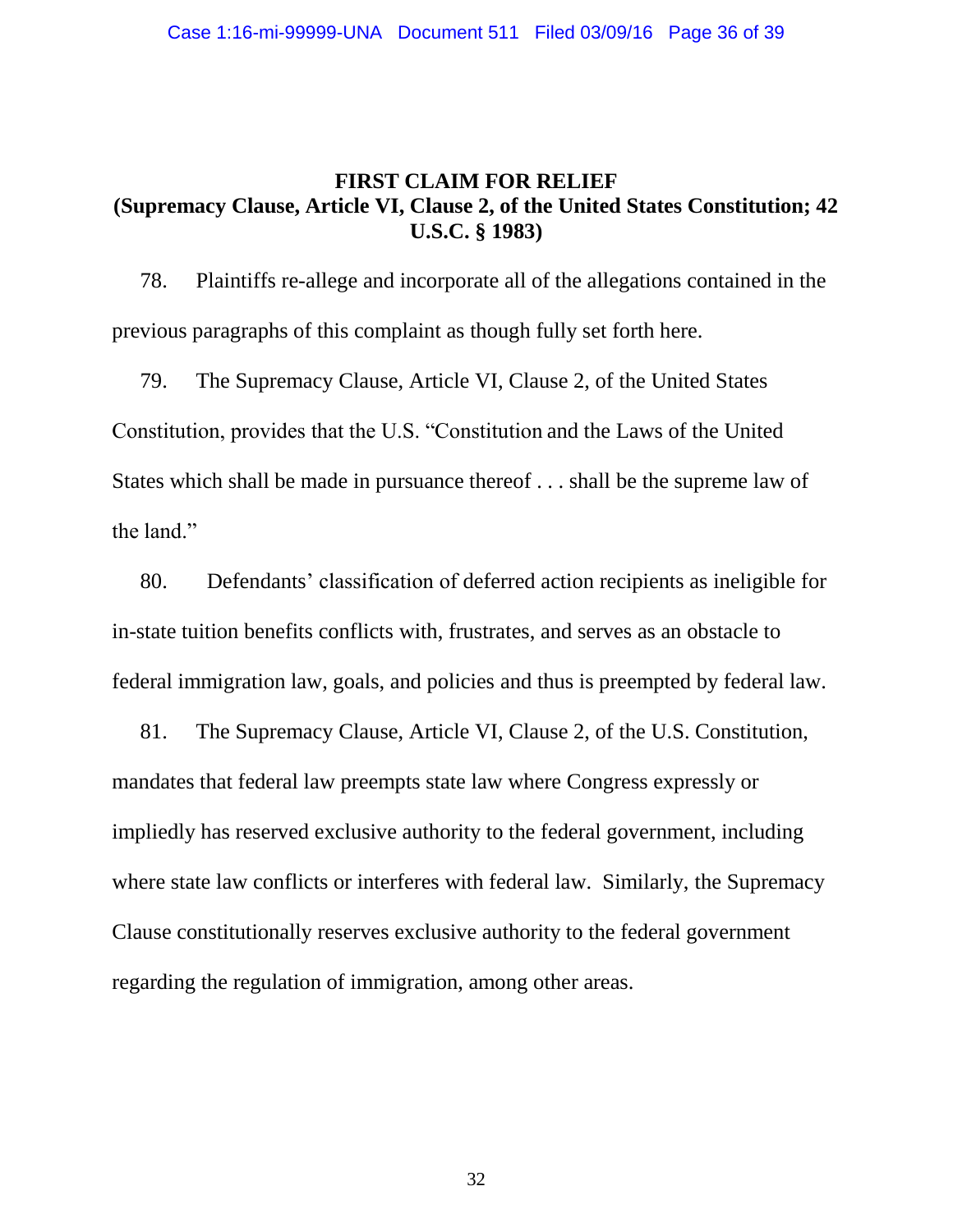82. Defendants' further misclassification of deferred recipients as not being lawfully present in the United States conflicts with federal law and is thus preempted.

#### **SECOND CLAIM FOR RELIEF**

# **(Equal Protection Clause, Fourteenth Amendment to the U.S. Constitution; 42 U.S.C. § 1983)**

83. Plaintiffs re-allege and incorporate all of the allegations contained in the previous paragraphs of this complaint as though fully set forth here.

84. The Fourteenth Amendment to the U.S. Constitution provides that "[n]o State shall . . . deny to any person within its jurisdiction the equal protection of the laws."

85. Defendants' denial of in-state tuition to individuals granted deferred action violates the Equal Protection Clause of the Fourteenth Amendment.

86. Defendants' acts permit noncitizens and citizens who are similarly situated to deferred action recipients to establish eligibility for in-state tuition yet discriminate against deferred action recipients by barring their eligibility for instate tuition. Defendants cannot establish that their policies and practices have any valid justification to withstand constitutional scrutiny.

87. Individual Plaintiffs seek compensatory damages for economic harms resulting from Defendants' unlawful misclassification.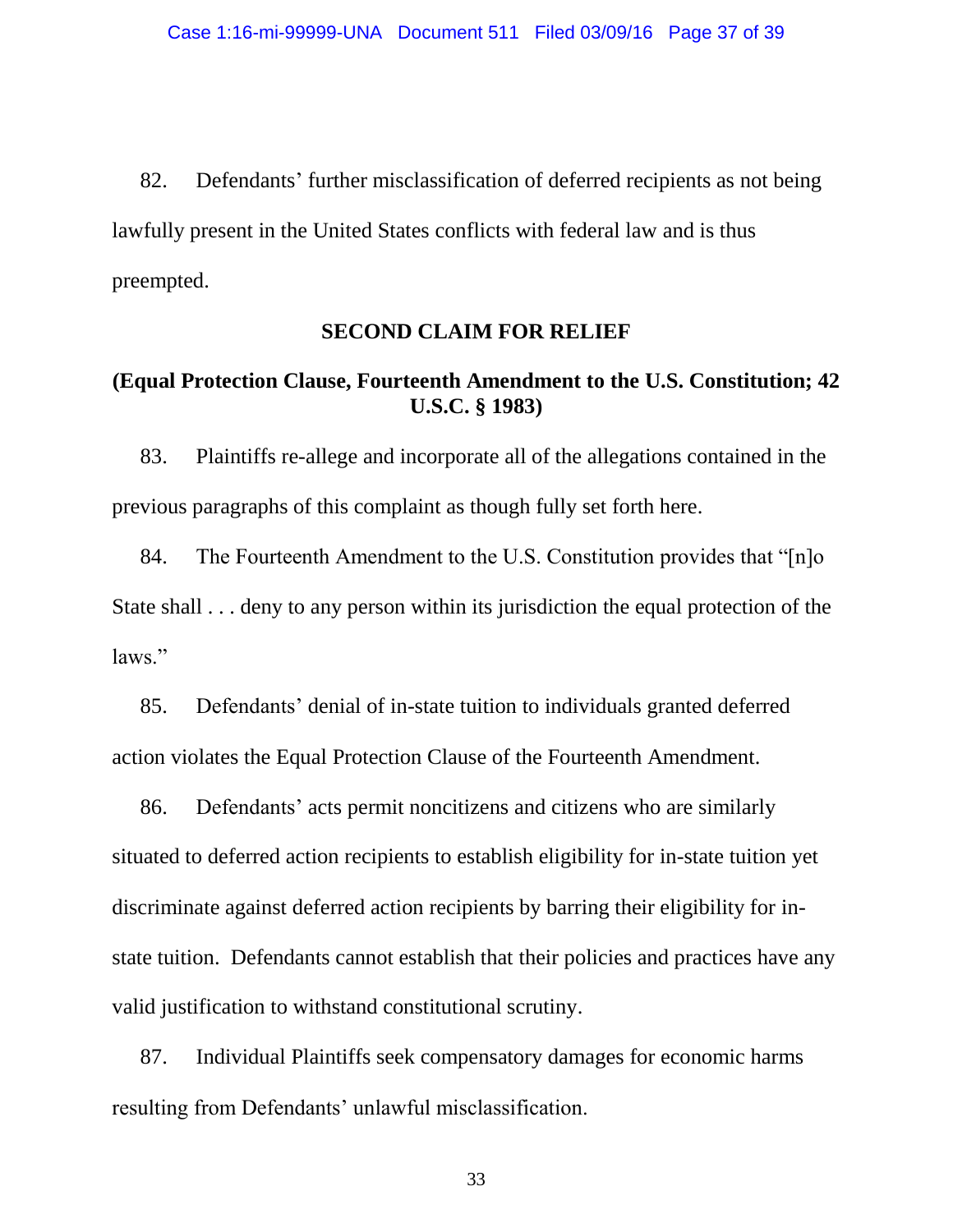## **PRAYER FOR RELIEF**

WHEREFORE, Plaintiffs pray for the following relief:

- A. A preliminary and permanent injunction enjoining Defendants, their officials, agents, employees, assigns, and all persons acting in concert or participating with them from implementing or enforcing the state's policy and practice of denying in-state tuition to deferred action recipients;
- B. A declaration pursuant to 28 U.S.C. §§ 2201 and 2202 that Defendants' policy and practice of denying in-state tuition to deferred action recipients is unlawful and invalid;
- C. Compensatory damages for economic harms suffered by Individual Plaintiffs.
- D. Restitution of tuition fees and other costs wrongfully obtained from Individual Plaintiffs.
- E. An order awarding Plaintiffs costs of suit, and reasonable attorneys' fees and expenses pursuant to 42 U.S.C. § 1988 and any other applicable law; and
- F. Such other and further relief as the Court deems equitable, just, and proper.